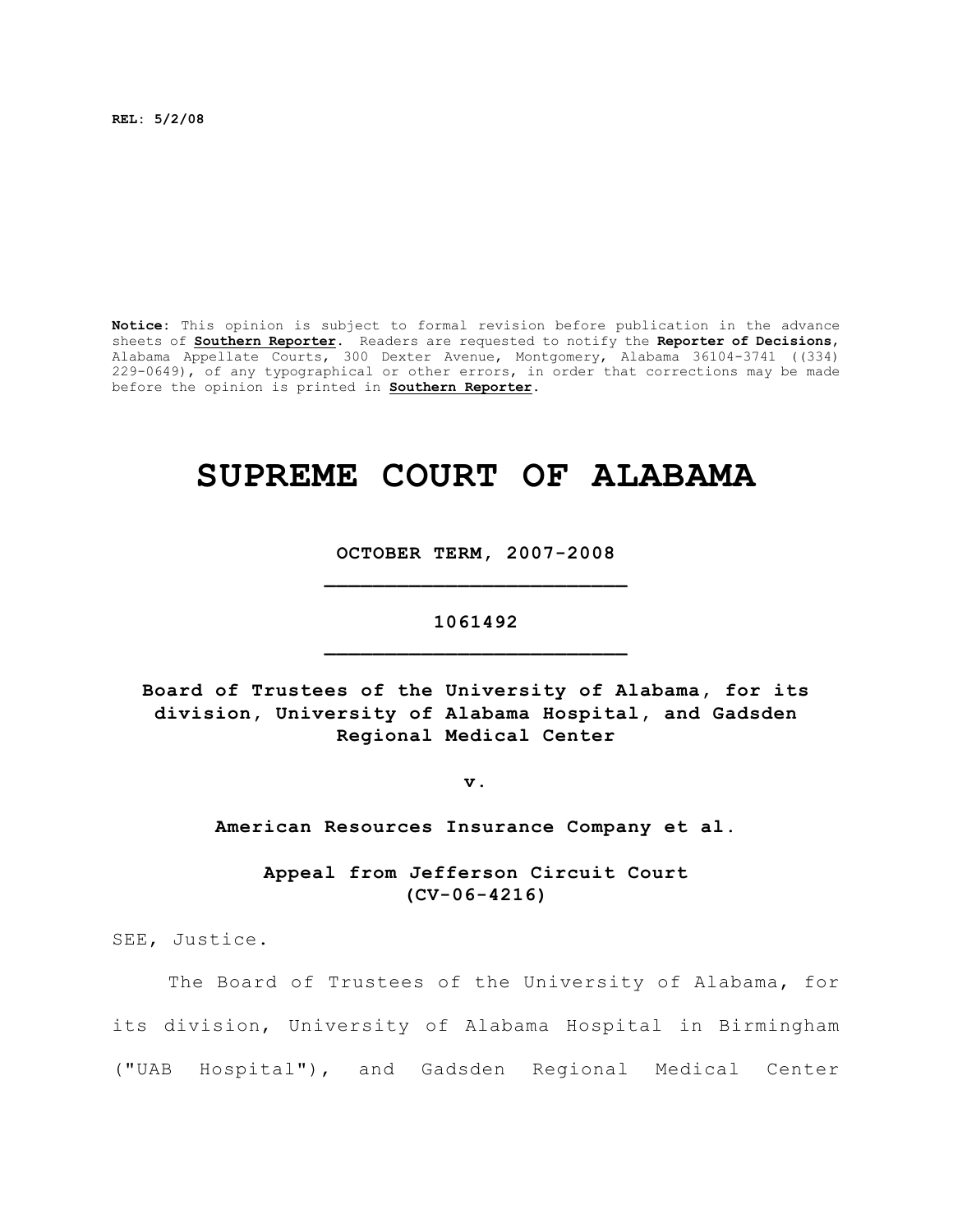("Gadsden Regional") (hereinafter collectively referred to as "the hospitals") claim that a settlement among American Resources Insurance Company, Inc. ("American Resources"), Hill Plumbing and Heating Inc. ("Hill Plumbing"), Raymond Luther Hill ("Hill"), the law firm of Cory, Watson, Crowder & Degaris, P.C. ("Cory Watson"), and David A. Gann, as administrator of the estate of Patricia Ann Gann, deceased ("Gann") (hereinafter collectively referred to as "the Gann parties"), impaired the hospitals' respective statutory hospital liens. The hospitals appeal from a summary judgment in favor of the Gann parties and argue that there is substantial evidence indicating that the hospitals' respective liens are enforceable against the Gann parties. We affirm in part and reverse in part.

## Facts and Procedural History

The facts of the case are undisputed. On May 22, 2004, Patricia Ann Gann ("Patricia") was fatally injured in an automobile accident in Gadsden in Etowah County. The accident occurred when the vehicle in which Patricia was a passenger was struck by a sport-utility vehicle ("SUV") driven by Hill, an agent of Hill Plumbing. Patricia was taken to Gadsden Regional for emergency care and then, later that same day, was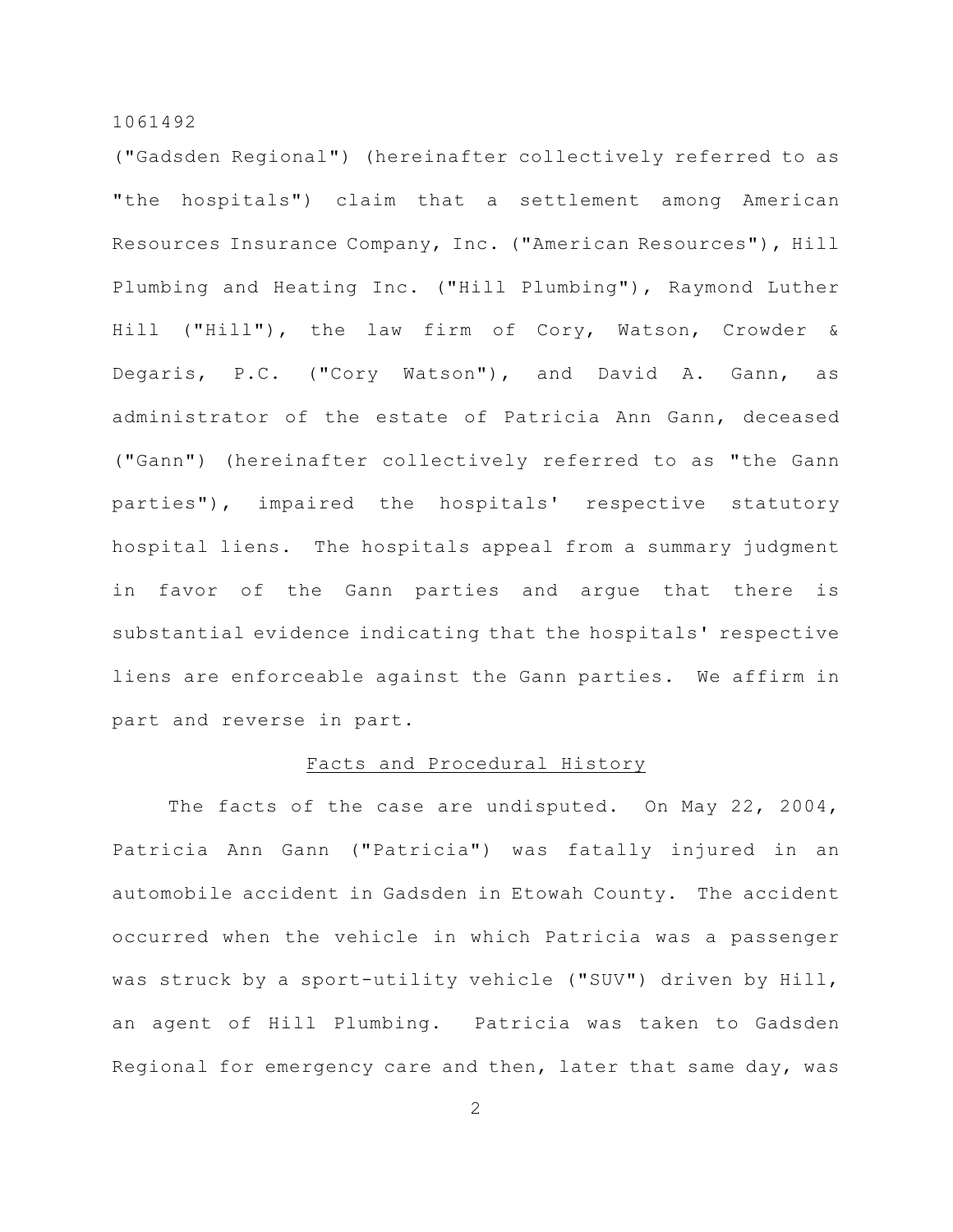transferred to UAB Hospital. Patricia remained at UAB Hospital until she died of her injuries on June 18, 2004. The charges for Patricia's treatment totaled \$23,817.25 at Gadsden Regional and \$415,229.12 at UAB Hospital. Under § 35-11-370, Ala. Code  $1975,$ <sup>1</sup> the hospitals had an automatic lien for all reasonable charges the hospitals incurred for Patricia's treatment, and each hospital attempted to perfect its lien pursuant to  $\frac{1}{5}$  35-11-371(a), Ala. Code 1975.<sup>2</sup> Gadsden Regional

 $1$ Section 35-11-370 provides:

"Any person, firm, hospital authority or corporation operating a hospital in this state shall have a lien for all reasonable charges for hospital care, treatment and maintenance of an injured person who entered such hospital within one week after receiving such injuries, upon any and all actions, claims, counterclaims and demands accruing to the person to whom such care, treatment or maintenance was furnished, or accruing to the legal representatives of such person, and upon all judgments, settlements and settlement agreements entered into by virtue thereof on account of injuries giving rise to such actions, claims, counterclaims, demands, judgments, settlements or settlement agreements and which necessitated such hospital care, subject, however, to any attorney's lien."

 $2$ Section 35-11-371(a) provides:

"In order to perfect such lien the operator of such hospital, before or within 10 days after such person shall have been discharged therefrom shall file in the office of the judge of probate of the county or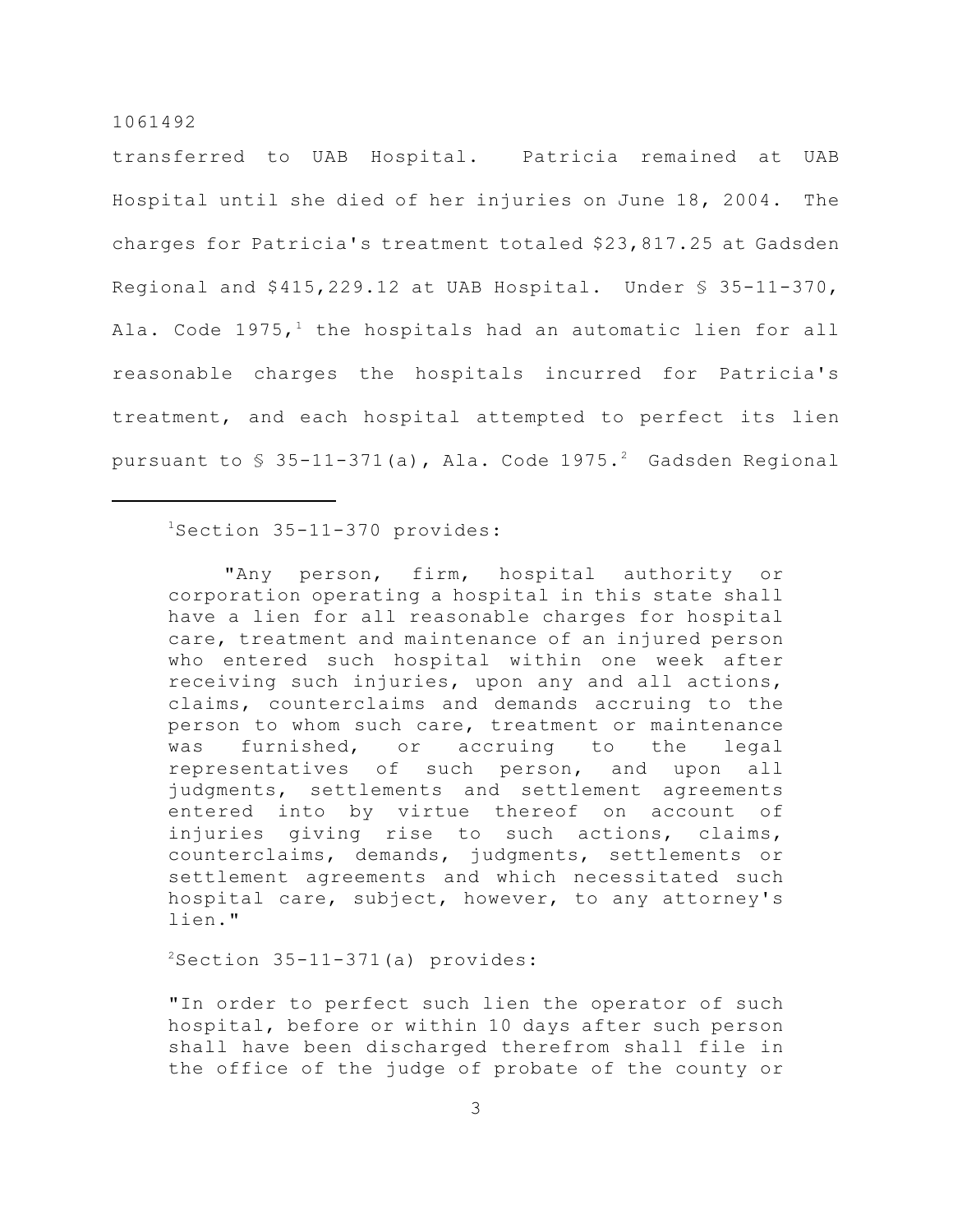filed its hospital lien in the Etowah Probate Court on June 23, 2004. UAB Hospital filed its lien on June 30, 2004, in the St. Clair Probate Court<sup>3</sup> and, in February 2005, filed a second lien, this time in Etowah County.

A personal-injury action was filed in the Etowah Circuit Court on behalf of Patricia and against Hill, Hill Plumbing,

 $3$ It appears that Patricia was a resident of St. Clair County and that an estate was opened in the Probate Court of St. Clair County.

counties in which such cause of action arose a verified statement setting forth the name and address of such patient, as it shall appear on the records of such hospital, the name and location of such hospital and the name and address of the operator thereof, the dates of admission and discharge of such patient therefrom, the amount claimed to be due for such hospital care, and to the best of claimant's knowledge, the names and addresses of all persons, firms or corporations claimed by such injured person, or the legal representative of such person, to be liable for damages arising from such injuries; such claimant shall also within one day after the filing of such claim or lien, mail a copy thereof by registered or certified mail, postage prepaid, for each person, firm or corporation so claimed to be liable on account of such injuries, at the addresses so given in such statement, and to the patient, his guardian or his personal representative at the address given at the time of admission. The filing of such claim or lien shall be notice thereof to all persons, firms or corporations liable for such damages whether or not they are named in such claim or lien."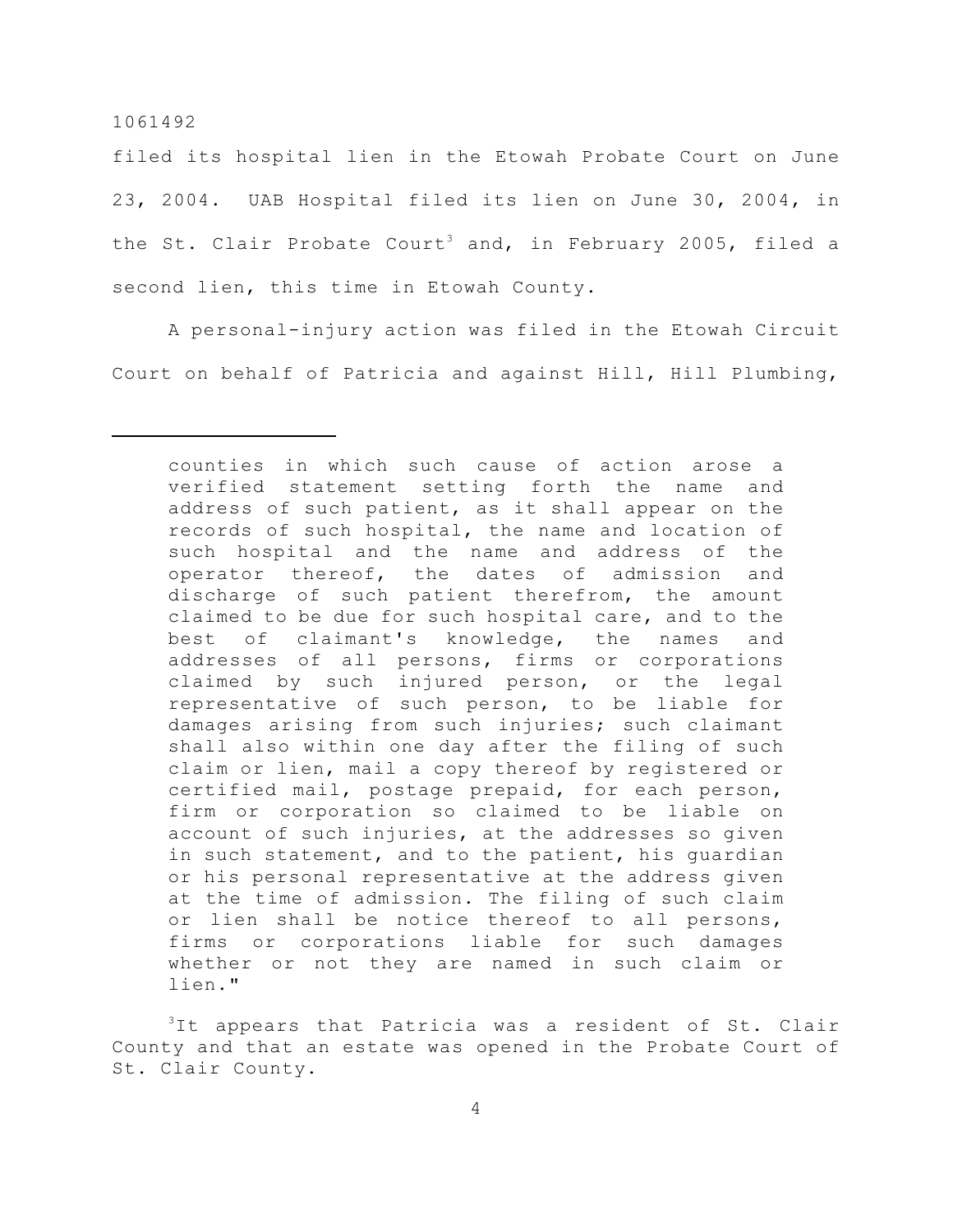and others (hereinafter collectively referred to as "the Etowah defendants"), seeking, among other things, past and future medical expenses. Following Patricia's death, the complaint was amended to add a wrongful-death claim and to name David Gann as Patricia's personal representative. This Etowah action was subsequently sent to mediation, and, although neither hospital was a party to the action, the hospitals were invited to the mediation by court order because of their respective liens.

All the parties to the Etowah action and UAB Hospital attended the mediation. UAB Hospital eventually withdrew from the process because it was unable to settle with Gann. The remaining parties reached a settlement and reduced their agreement to a memorandum; that memorandum provided:

"Following mediation of this cause on November 30, 2005, it is hereby agreed that this action will be settled and the claims against [the Etowah defendants] for wrongful death under the first amended complaint dismissed with prejudice in consideration of the payment of the sum of \$700,000.00. Additional Terms of Settlement:

"(1) [Gann] will dismiss all personal injury claims under the original complaint or complaint as amended with prejudice.

"(2) [Gann] and his counsel will save and hold defendants harmless from all liens or subrogation claims, including but not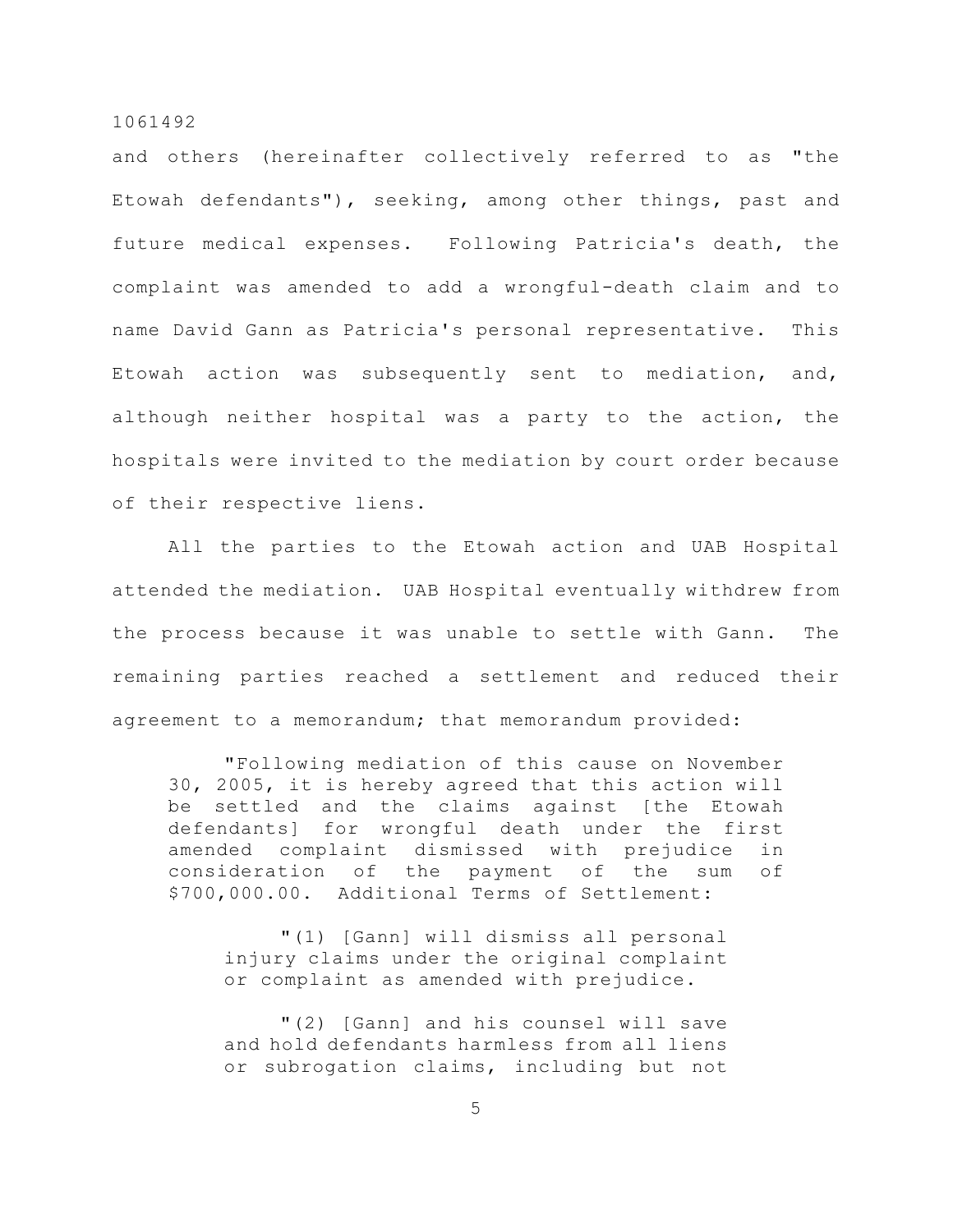limited to UAB Hospital and Gadsden Regional Medical Center and any expense, lawyers fees or costs necessary to defend same.

"It is understood and agreed that the foregoing 'additional terms of settlement' have been agreed upon by the parties with the mediator acting as scrivener. The parties agree to execute such releases and a stipulation of dismissal or other request for a dispositive order as may be appropriate."

The day after the parties reached this agreement, on December 1, 2005, Gann sought, and was granted, an order dismissing with prejudice the personal-injury claims against the Etowah defendants. On December 5, 2005, UAB Hospital moved the Etowah Circuit Court to intervene in the Etowah action.<sup>4</sup> After conducting a hearing, the Etowah Circuit Court denied UAB Hospital's motion to intervene. UAB Hospital did not appeal that decision. Gann eventually signed a pro tanto settlement agreement and release with the Etowah defendants on January 16, 2006 ("the settlement"). It is undisputed that all parties in the Etowah action were aware of the liens of the hospitals at the time of the settlement.

 ${}^{4}$ It appears that UAB Hospital actually attempted to move to intervene on the same day that the settlement was reached but failed to include with its motion the requisite filing fee. Thus, the filing date for the motion is December 5, 2006.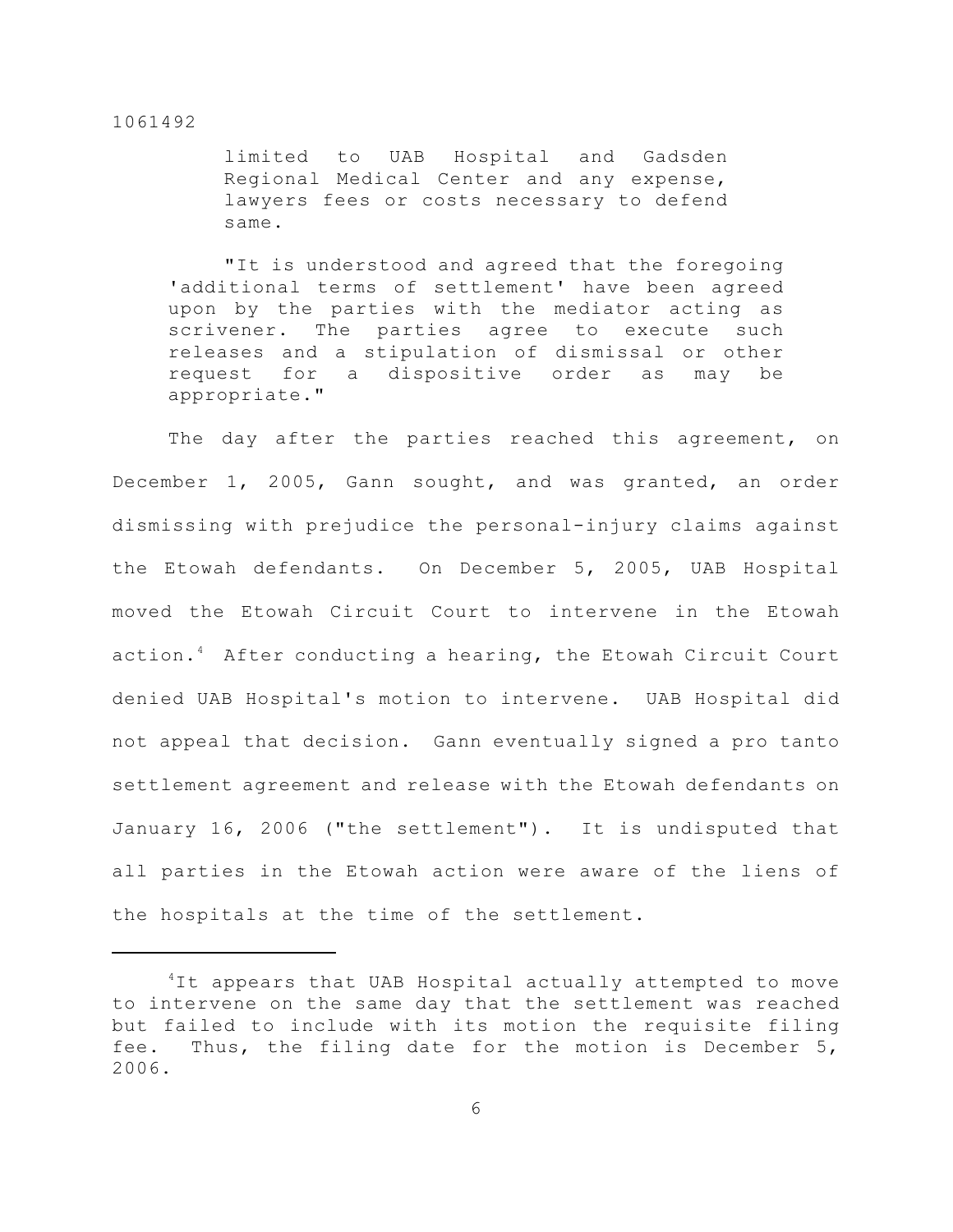In July 2006, the hospitals filed in the Jefferson Circuit Court ("the trial court") the present action against the Etowah defendants, alleging that the settlement impaired the hospitals' statutory hospital liens. On January 17, 2007, the hospitals amended their complaint to include Cory Watson and Gann as defendants.<sup>5</sup> The Gann parties moved the trial court for a summary judgment, arguing that the hospitals had failed to perfect their liens, that the hospitals' liens did not attach to the proceeds derived from a settlement of a wrongful-death claim, and that the hospitals' claims were barred by the doctrine of res judicata. $6$  The trial court entered a summary judgment in favor of the Gann parties "as to

 $5$ The January 2007 amended complaint also alleged, among other things, that the hospitals were intended third-party beneficiaries of the settlement and that Cory Watson and Gann breached the settlement agreement by failing to satisfy the hospitals' liens.

 $6$ Gann and Cory Watson moved the trial court to dismiss the hospitals' claim against them alleging impairment of the hospitals' liens. The parties argued that the second amended complaint was filed a year and a day after the settlement was signed and, thus, that the statute of limitations had run on the hospitals' impairment claim as to Gann and Cory Watson. See § 35-11-372, Ala. Code 1975 (a lien-impairment action "shall be commenced against the person liable for such damages within one year after the date such liability shall be finally determined by a settlement release covenant not to sue or by the judgment of a court of competent jurisdiction").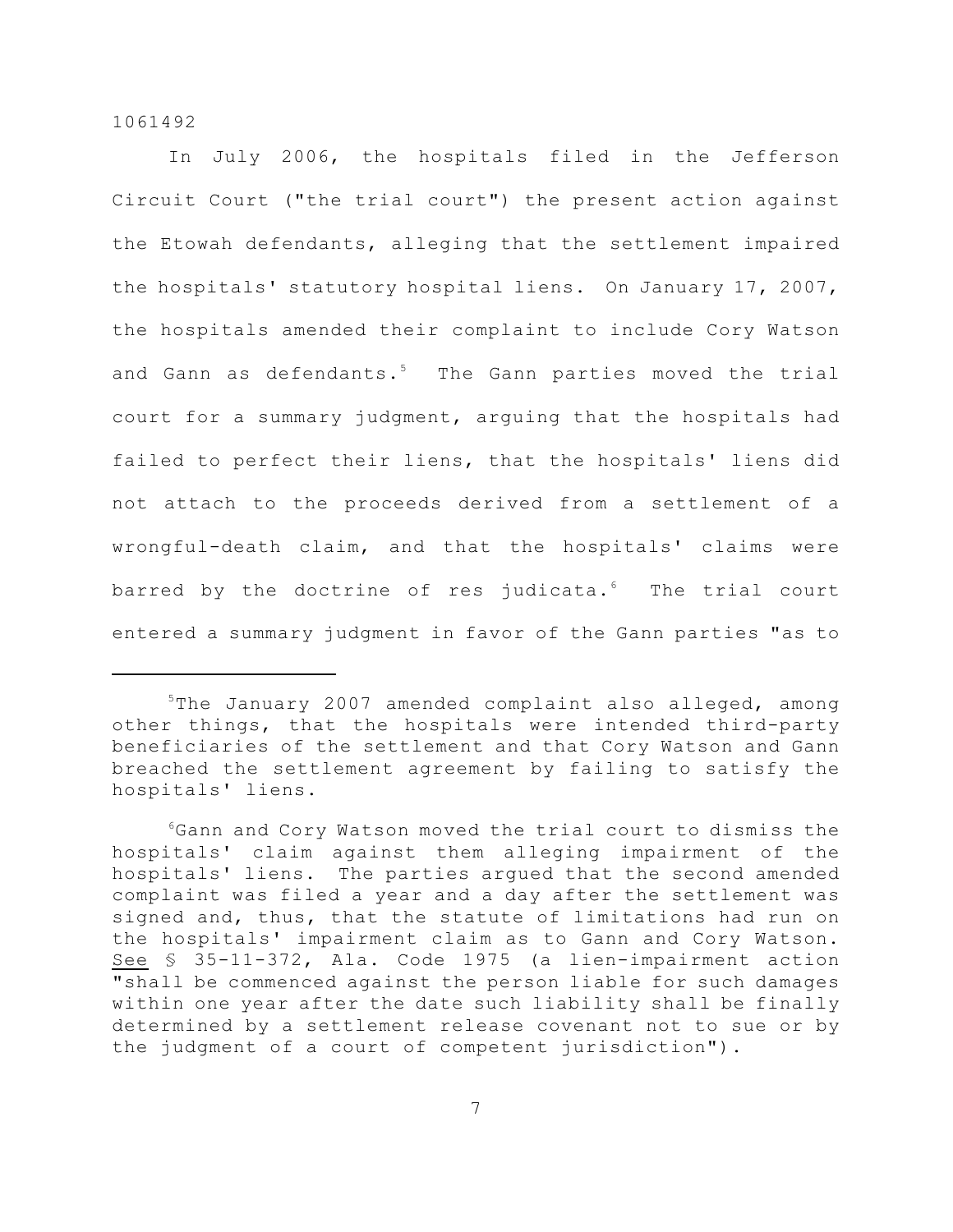the claims for impairment," finding that "the parties to the settlement in the Etowah Action intended to attribute their settlement and the funds paid, only to the Gann wrongful death claims." The trial court denied the Gann parties' motion for a summary judgment on the issues of res judicata and the hospitals' alleged failure to perfect their liens.<sup>7</sup> The hospitals now appeal.

## Standard of Review

A summary judgment is appropriate only if the trial court finds that there are no genuine issues of material fact and that the movant is entitled to a judgment as a matter of law. Rule 56(c)(3), Ala. R. Civ. P. On appeal, this Court reviews a summary judgment de novo, Ex parte Essary, [Ms. 1060458, Nov. 2, 2007] So. 2d , (Ala. 2007), and affords no presumption of correctness to the trial court's ruling on questions of law or its conclusion as to the appropriate legal standard to be applied. McCutchen Co. v. Media Gen., Inc., [Ms. 1060211, Jan. 25, 2008] \_\_\_ So. 2d \_\_\_, \_\_\_\_ (Ala. 2008).

#### Analysis

 $7$ The trial court also entered a summary judgment in favor of the Gann parties on the hospitals' third-party-beneficiary claim. The hospitals, however, do not appeal that decision.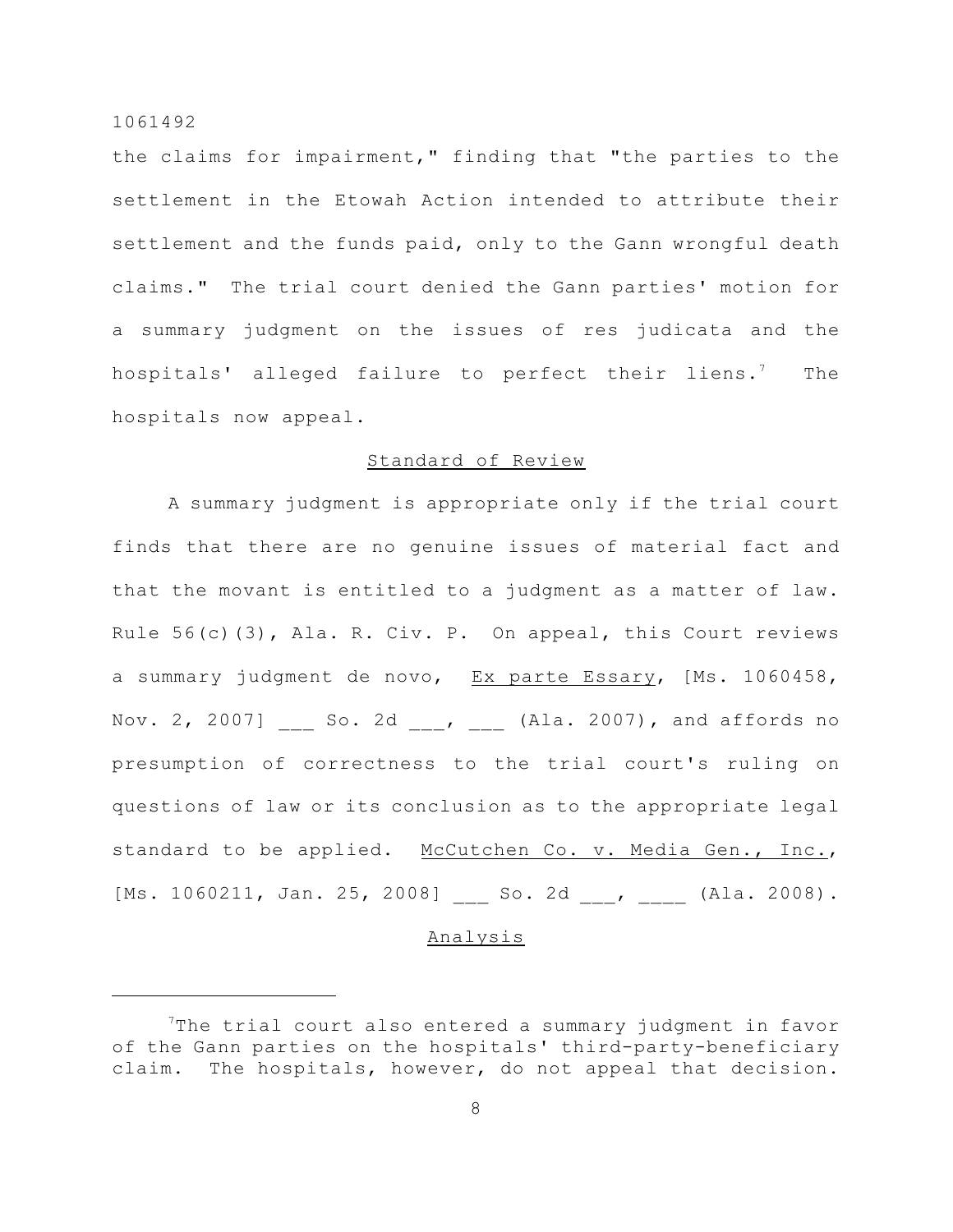The trial court stated as follows in its summary-judgment

order:

"The Court finds that the Defendants' Motion for Summary Judgment is due to be GRANTED as to the claims for impairment. It appears that the parties to the settlement in the Etowah Action intended to attribute their settlement and the funds paid, only to the Gann wrongful death claims.

"In reaching this decision, the starting point for the Court is that a Court should encourage parties to settle their disputes. The Court believes that this is best done by giving the parties the greatest possible latitude in reaching settlements. This can be best accomplished by leaving the Plaintiff as 'master of his lawsuit.' The Court recognizes that in so holding this may on occasion result in injury or loss to persons who would stand to benefit were the settlement couched under one claim rather than another. Although Plaintiffs call this Court's attention to the fact that the dismissal of the personal injury action was a condition of the overall settlement, the Court finds that the settlement documents in the Etowah Action are clear. [The Gann parties] were primarily motivated by their desire to frame their settlement so as to avoid reach of Plaintiffs' hospital liens to that settlement. The settlement documents were carefully prepared so as to specifically pay the settlement only under the wrongful death claim. Under Alabama Code section 6-5-410(c) (1975), a hospital lien does not attach to the proceeds of a wrongful death settlement. Board of Trustees of University of Alabama v. Harrell, 43 Ala. App. 258, 188 So. 2d 555 (Ala. App. 1965)."

It appears from the order that the trial court entered a summary judgment for the Gann parties because it found that,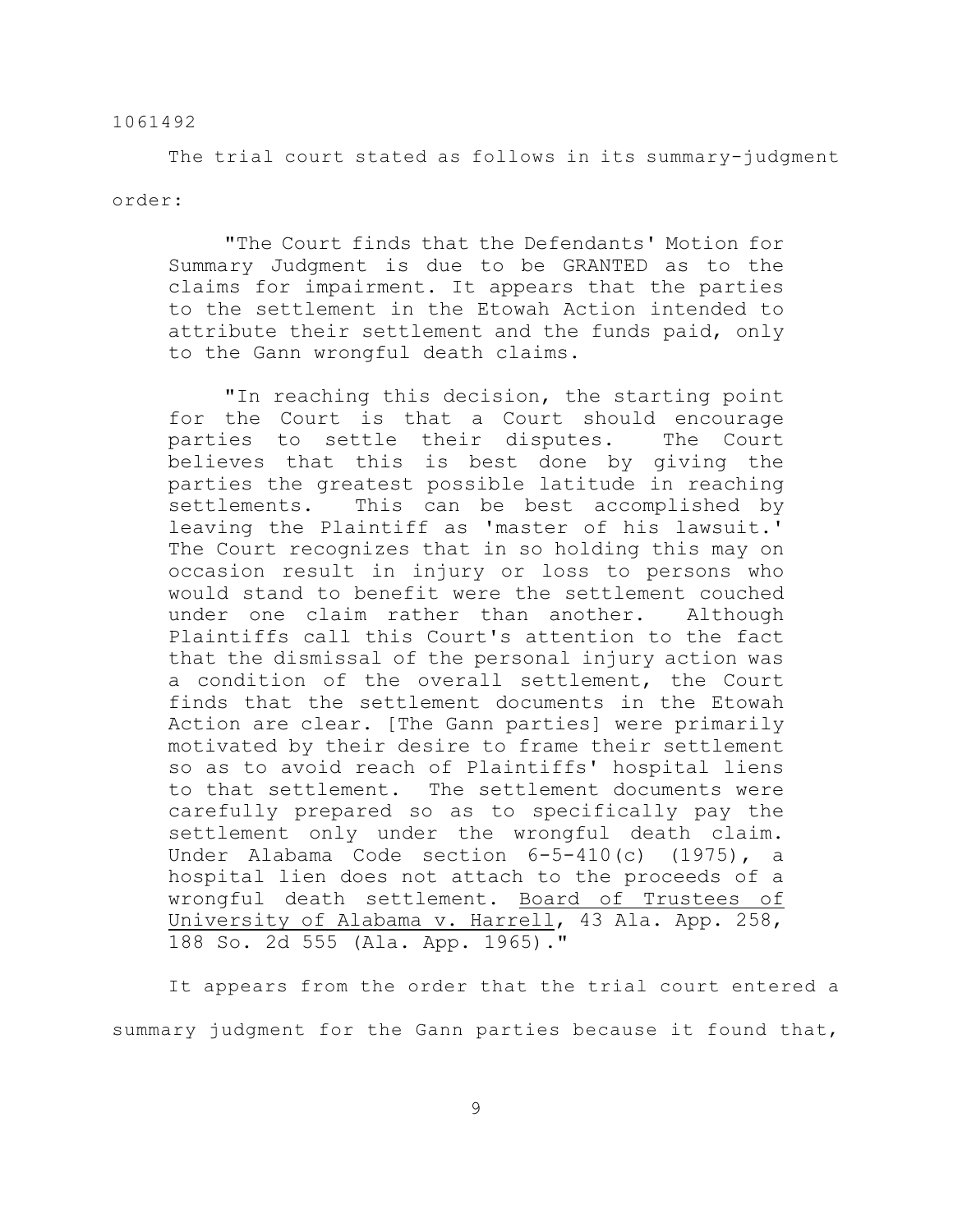as a matter of law, the Gann parties were entitled to characterize the dismissal of the personal-injury claims as unrelated to the agreement that settled Gann's wrongful-death claim, notwithstanding the fact that the dismissal of the personal-injury claims was a condition of the settlement agreement. This is a question of law and, under the applicable standard of review, is afforded no presumption of correctness. Ex parte Graham, 702 So. 2d 1215, 1221 (Ala. 1997) ("[O]n appeal, the ruling on a question of law carries no presumption of correctness, and this Court's review is de novo.").

The hospitals frame the issue on appeal as wether their impairment claim is supported by "substantial evidence"; however, the gravamen of the hospitals' argument is that they had automatic statutory liens that attached to Gann's personal-injury claims and that, because all parties to the settlement had actual knowledge of the hospitals' liens before the settlement, the hospitals' liens were perfected even though the hospitals had failed to strictly comply with the hospital-lien-perfection statute. Hospitals' brief at 14, 21, and 35. Therefore, the hospitals argue, they have a valid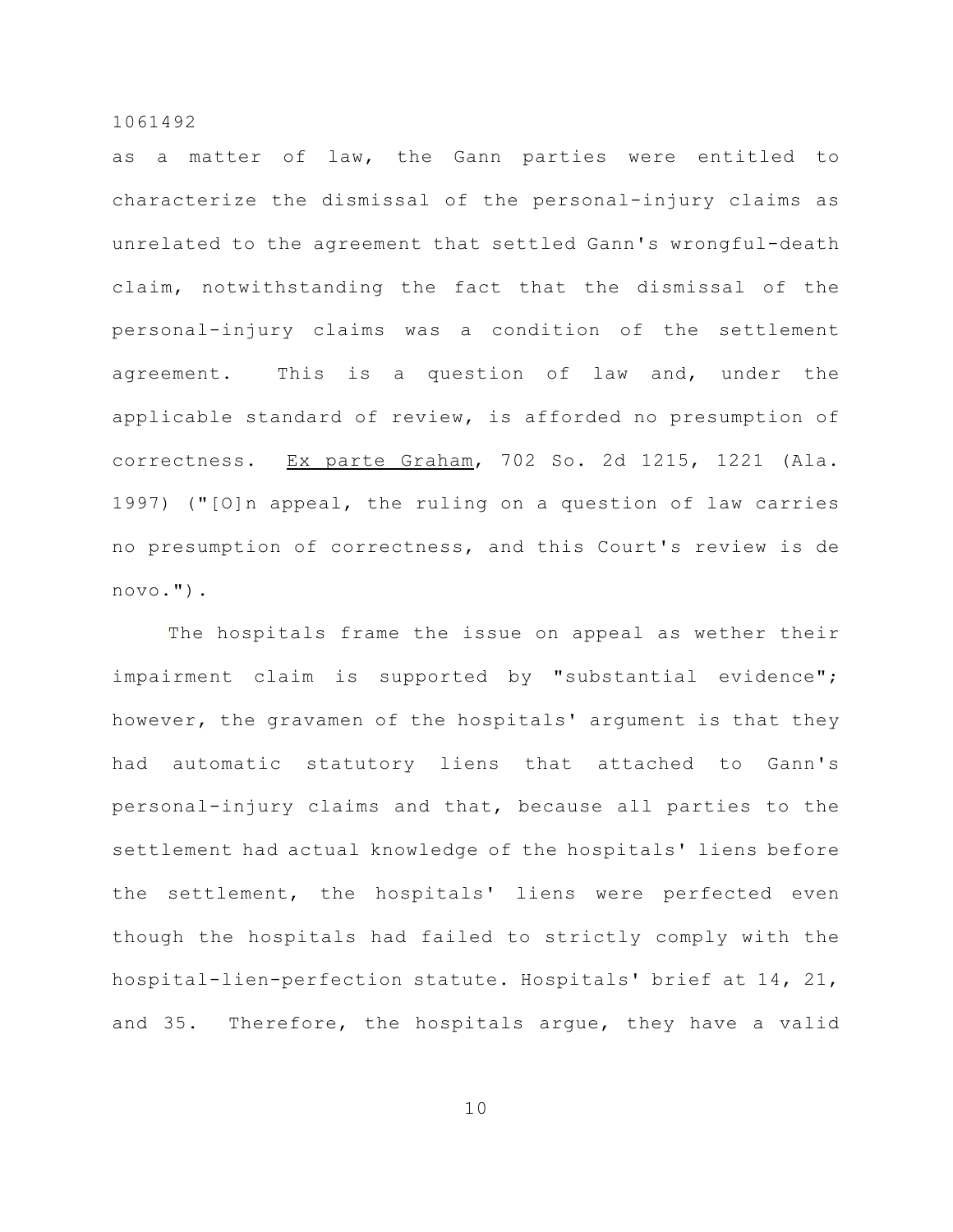impairment claim against the Gann parties and that claim is supported by substantial evidence. Id. at 23.

## I. Creation of a Hospital Lien

Section 35-11-370, Ala. Code 1975, provides:

"Any person, firm, hospital authority or corporation operating a hospital in this state shall have a lien for all reasonable charges for hospital care, treatment and maintenance of an injured person who entered such hospital within one week after receiving such injuries, upon any and all actions, claims, counterclaims and demands accruing to the person to whom such care, treatment or maintenance was furnished, or accruing to the legal representatives of such person, and upon all judgments, settlements and settlement agreements entered into by virtue thereof on account of injuries giving rise to such actions, claims, counterclaims, demands, judgments, settlements or settlement agreements and which necessitated such hospital care, subject, however, to any attorney's lien."

(Emphasis added.)

"[S]ection [35-11-370] was intended to give hospitals and other health care providers an automatic lien for the reasonable value of their services." Ex parte Infinity Southern Ins. Co., 737 So. 2d 463, 464 (Ala. 1999) (citing Guin v. Carraway Methodist Med. Ctr., 583 So. 2d 1317, 1319 (Ala. 1991)). The Gann parties do not dispute that the hospitals have a valid lien for the reasonable charges the hospitals incurred on Patricia's behalf. Gann parties' brief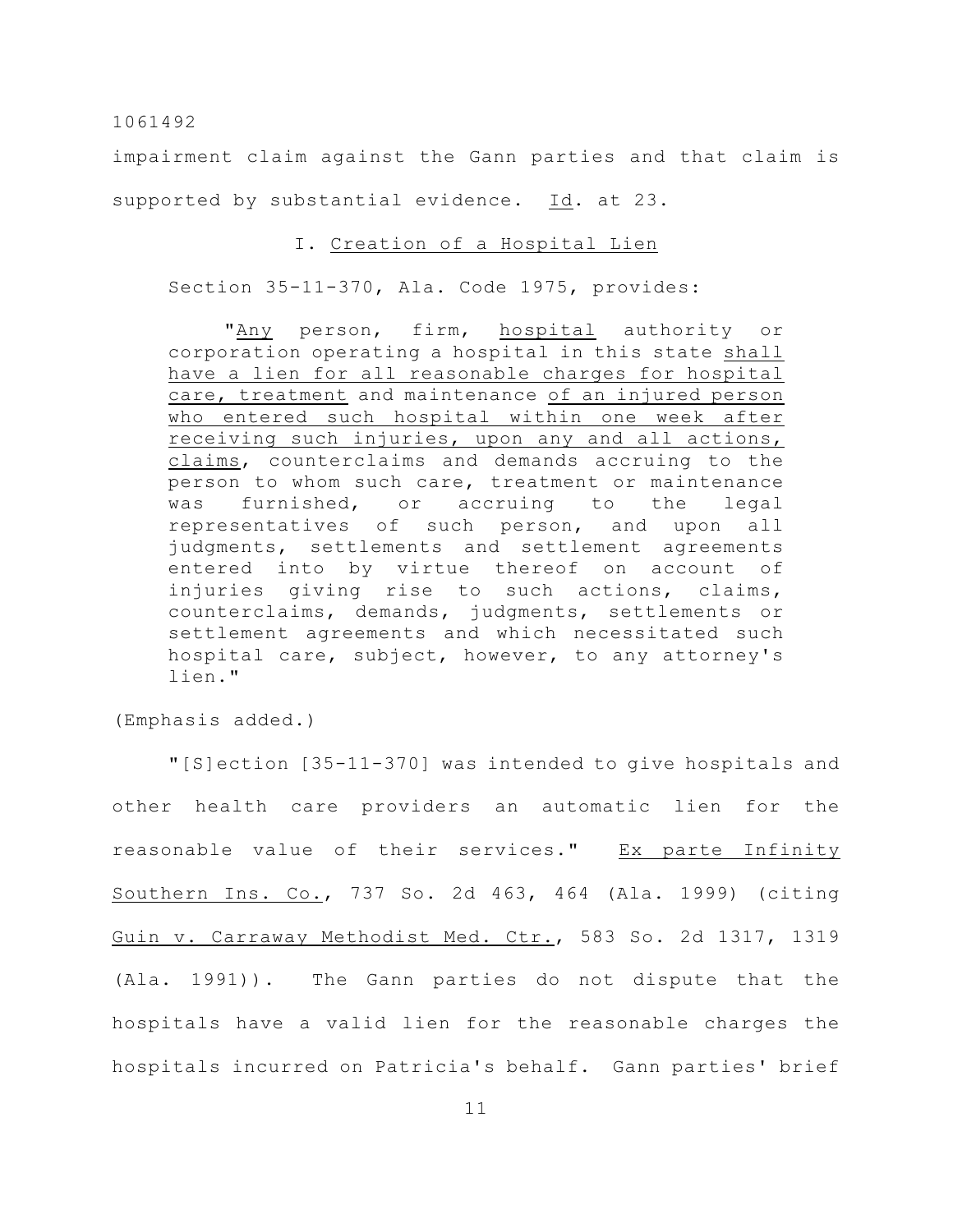at 36. This Court has previously noted that a hospital lien does not attach to the proceeds of a wrongful-death claim, Jones v. DCH Health Care Auth., 621 So. 2d 1322, 1324 (Ala. 1993); however, under § 35-11-370 the hospitals' statutory liens attached to the personal-injury claims filed on Patricia's behalf.<sup>8</sup> The Gann parties admit that the hospitals' liens were automatic, but they argue that the liens were not perfected. Gann Parties' brief at 36.

## II. Perfection of a Hospital Lien

Although a hospital lien may be automatic, perfection of the lien is not. Section 35-11-371(a), Ala. Code 1975, provides:

"In order to perfect such lien the operator of such hospital, before or within 10 days after such person shall have been discharged therefrom shall file in the office of the judge of probate of the county or counties in which such cause of action arose a verified statement setting forth the name and address of such patient,... the name and location of such hospital and the name and address of the operator thereof, the dates of admission and discharge of such patient therefrom, the amount claimed to be due for such hospital care, and to the best of claimant's knowledge, the names and addresses of all persons, firms or corporations claimed by such injured person, or the legal

 $8$ We do not decide, nor are we asked to decide, whether hospital liens attach to claims that have "accrued" but that have not yet been asserted.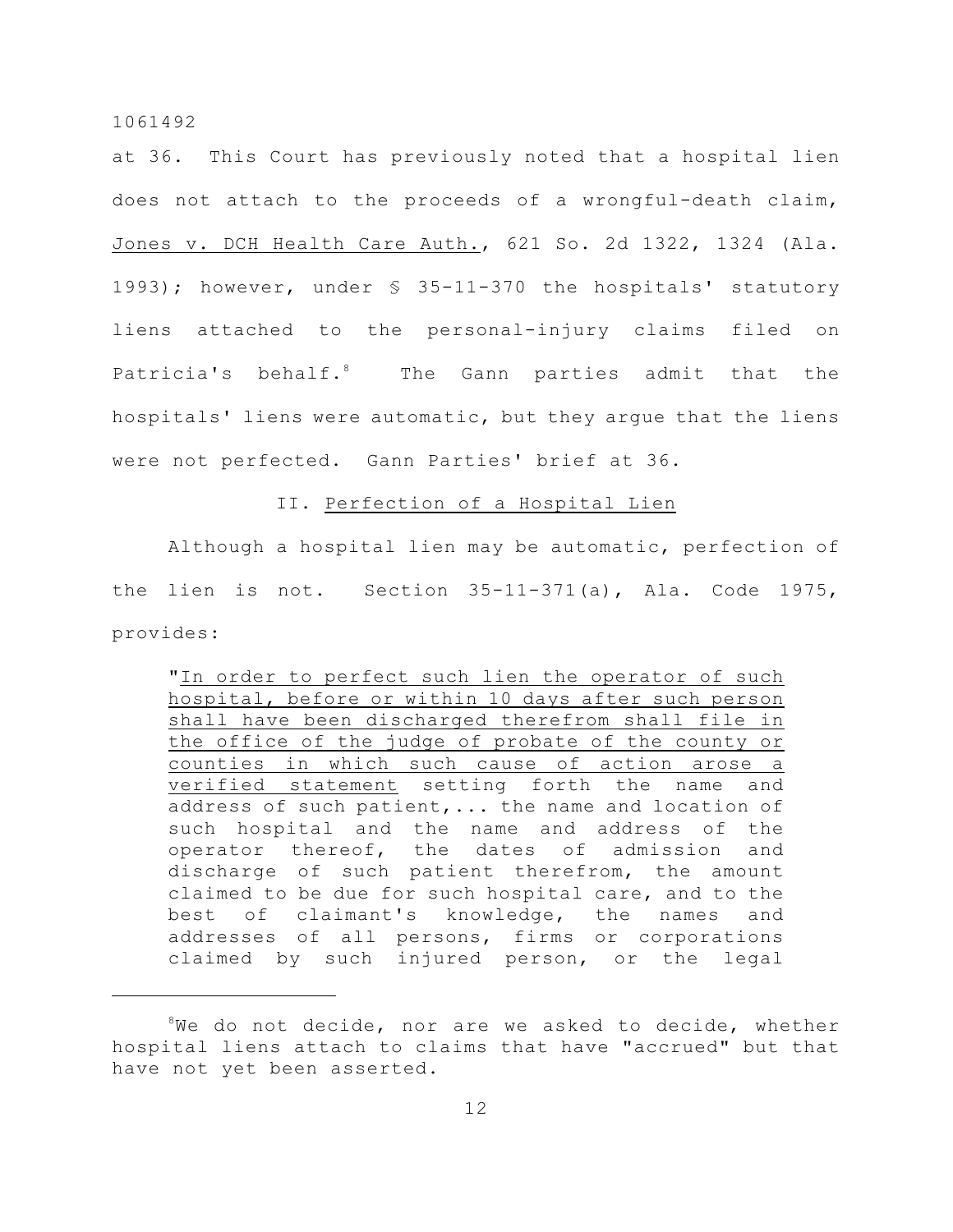representative of such person, to be liable for damages arising from such injuries; such claimant shall also within one day after the filing of such claim or lien, mail a copy thereof by registered or certified mail, postage prepaid, for each person, firm or corporation so claimed to be liable on account of such injuries, at the addresses so given in such statement, and to the patient, his guardian or his personal representative at the address given at the time of admission. The filing of such claim or lien shall be notice thereof to all persons, firms or corporations liable for such damages whether or not they are named in such claim or lien."

(Emphasis added.) A hospital perfects its lien under 35-11- 371(a) if it files within 10 days of the patient's discharge from the hospital a verified statement (containing the required information) in the office of the judge of probate of the county in which the cause of action arose and, within one day of filing the lien, mails a copy of the lien to the parties alleged to be liable for the injuries. $9$  It is worth noting, however, that in Alabama, a hospital's failure to "perfect" a hospital lien does not affect the validity of the lien. Guin, 583 So. 2d at 1319.

 $9$ The briefs and the record are silent as to whether the hospitals in this action, within one day of filing their respective liens, mailed a copy of the liens to the parties alleged to be liable for Patricia's injuries.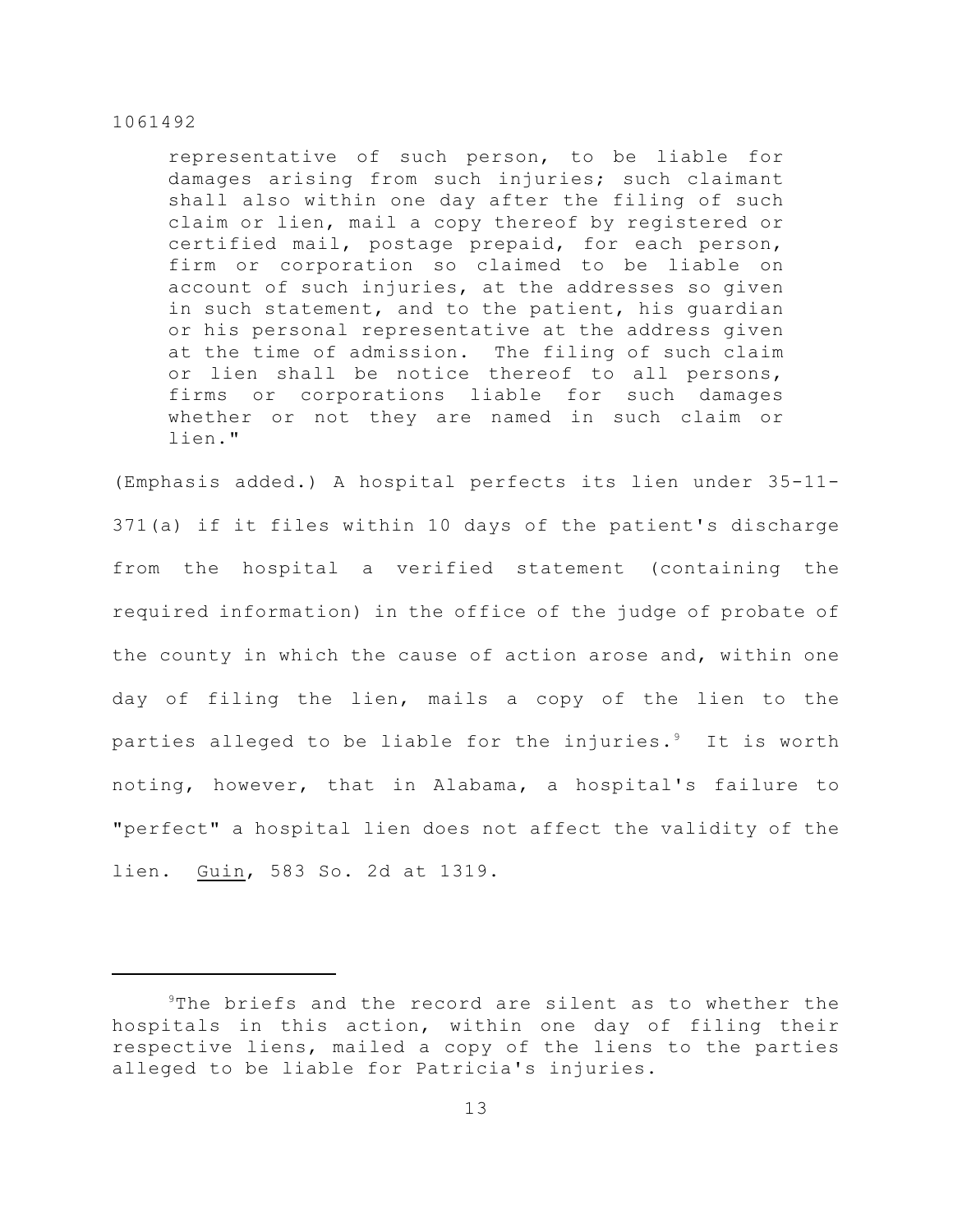The record indicates that Patricia was injured on May 22, 2004, in Etowah County. That same day she was taken to Gadsden Regional; she was then transferred to UAB Hospital, where she died on June 18, 2004. Gadsden Regional filed its lien in the Etowah Probate Court on June 23, 2004, some 31 days after Patricia was transferred to UAB Hospital. UAB Hospital filed its lien in the St. Clair Probate Court on June 30, 2004, 12 days after Patricia's death,  $10^{\circ}$  and later, in February 2005, it filed a lien in Etowah County.

The hospitals acknowledge that they did not strictly comply with the requirements of  $$35-11-371(a)$ ; however, they argue that the statute should be broadly construed so that the technical requirements of the statute do not defeat a hospital's claim, especially in this instance, where it is undisputed that the Gann parties had actual knowledge of the liens at the time of the settlement. Hospitals' brief at 35. On the other hand, the Gann parties argue that under the plain language of the statute neither hospital's respective statutory lien was perfected, because, they argue, the liens

 $10$ UAB Hospital does not argue that Patricia's date of death is not the date of "discharge." In fact, in its lien filings, UAB Hospital provides the date of her death as the day of her discharge from the hospital.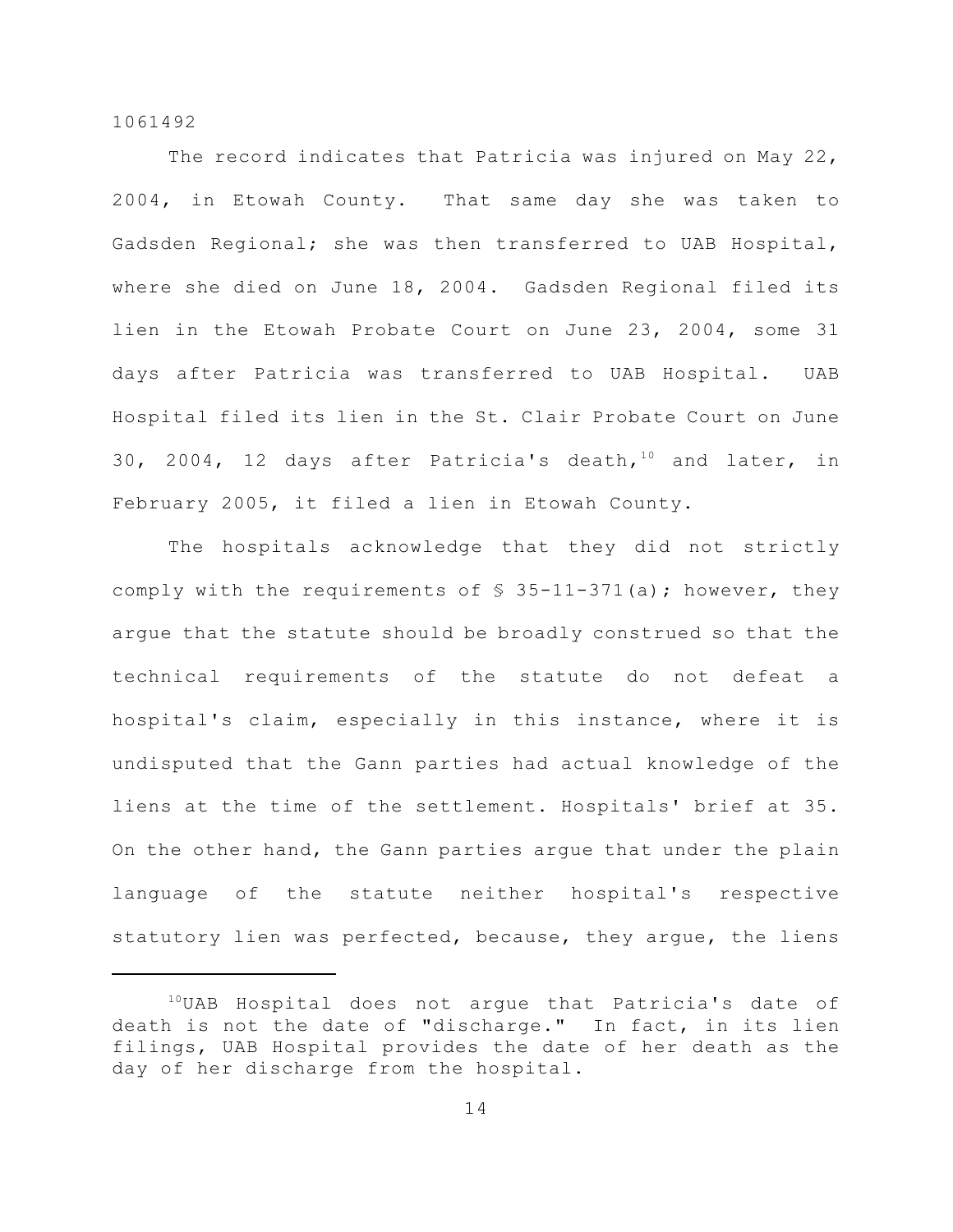were untimely and improperly filed. Gann parties' brief at 34. We disagree.

We begin by noting that "[t]he purpose of Alabama's hospital-lien statute is, by giving a hospital an automatic lien for the reasonable value of its services, to induce it to receive a patient injured in an accident, without first considering whether the patient will be able to pay the medical bills incurred." Ex parte University of South Alabama, 761 So. 2d 240, 244 (Ala. 1999). This Court has not yet addressed "[t]he issue whether such actual notice [of a hospital lien] can serve in place of the constructive notice [required by the statute]." Ex parte Infinity Southern Ins. Co., 737 So. 2d at 466. However, this Court has had the opportunity to construe Alabama's hospital-lien statutes in the past and, in Guin v. Carraway Methodist Medical Center, we noted: "'[I]t has generally been held or recognized that [the hospital-lien statutes] should not be technically applied so as to defeat just hospital claims, and that such statutes are to be liberally construed in this respect.'" 583 So. 2d at 1319 (quoting Annot., 25 A.L.R.3d 874, § 5(b) (1969)).

The hospitals cite Macon-Bibb County Hospital Authority v. National Union Fire Insurance Co., 793 F. Supp. 321 (M.D.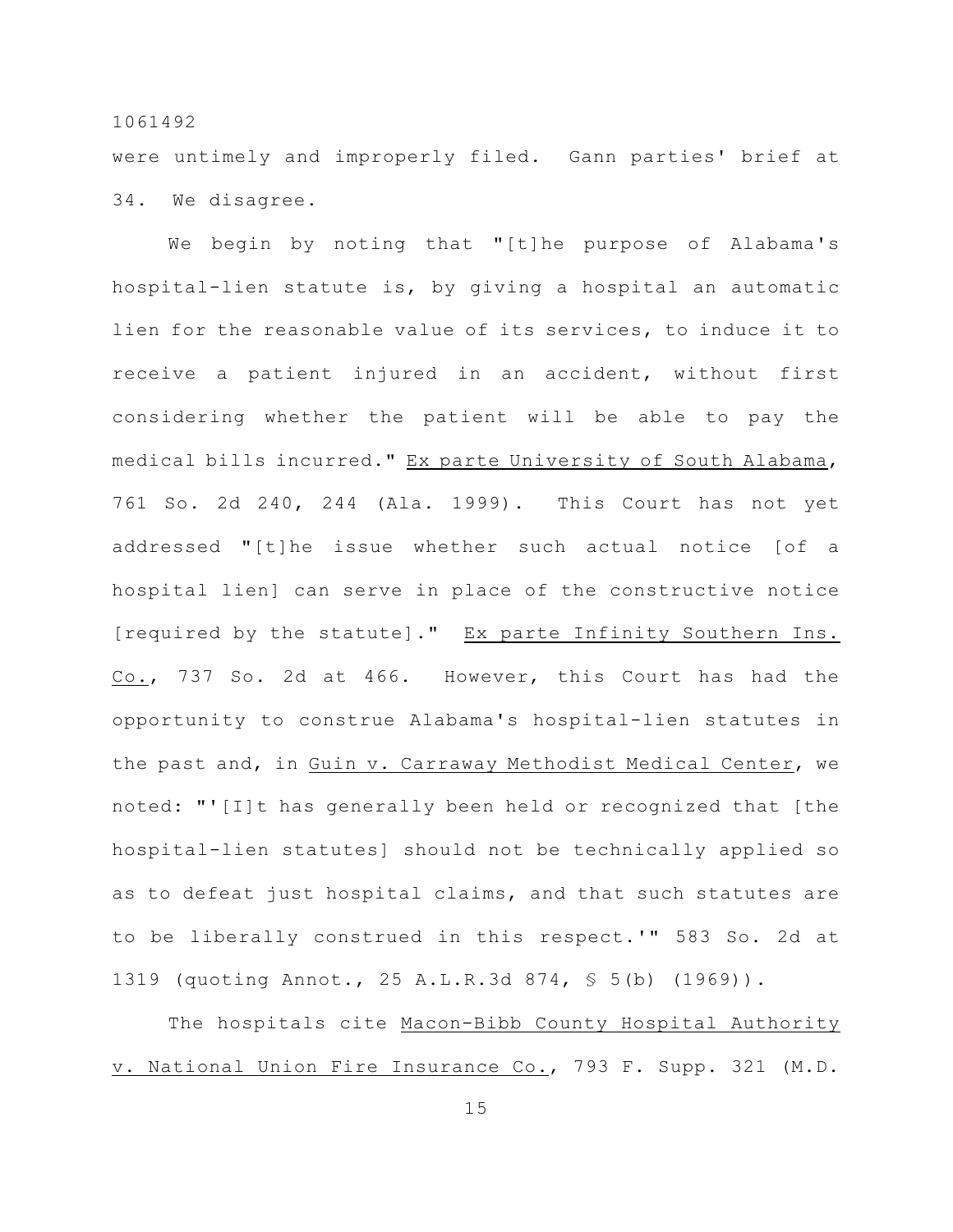Ga. 1992), and Rolla Community Hospital, Inc. v. Dunseith Community Nursing Home, Inc., 354 N.W.2d 643 (N.D. 1984), in support of their position that actual notice may serve in the place of the constructive-notice requirement of § 35-11- 371(a). Hospitals' brief at 32-33. Although these authorities are not binding on this Court, we find them persuasive.

The federal district court in Macon-Bibb County Hospital Authority noted that the purpose of Georgia's hospital-lienperfection statute<sup>11</sup> was "to provide notice [of the hospital's

"In order to perfect the lien provided for in Code Section 44-14-470, the operator of the hospital, within 30 days after the person has been discharged therefrom, shall file in the office of the clerk of the superior court of the county in which the hospital is located and in the county wherein the patient resides, if a resident of this state, a verified statement setting forth the name and address of the patient as it appears on the records of such hospital; the name and location of the hospital and the name and address of the operator thereof; the dates of admission and discharge of the patient therefrom; the amount claimed to be due for the hospital care; and, to the best of the claimant's knowledge, the names and addresses of all persons, firms, or corporations claimed by the injured person or the legal representative of the person to be liable for

 $11$ At the time of the Macon-Bibb County Hospital Authority decision, Ga. Code Ann., § 44-14-471, Georgia's hospital-lienperfection statute, provided: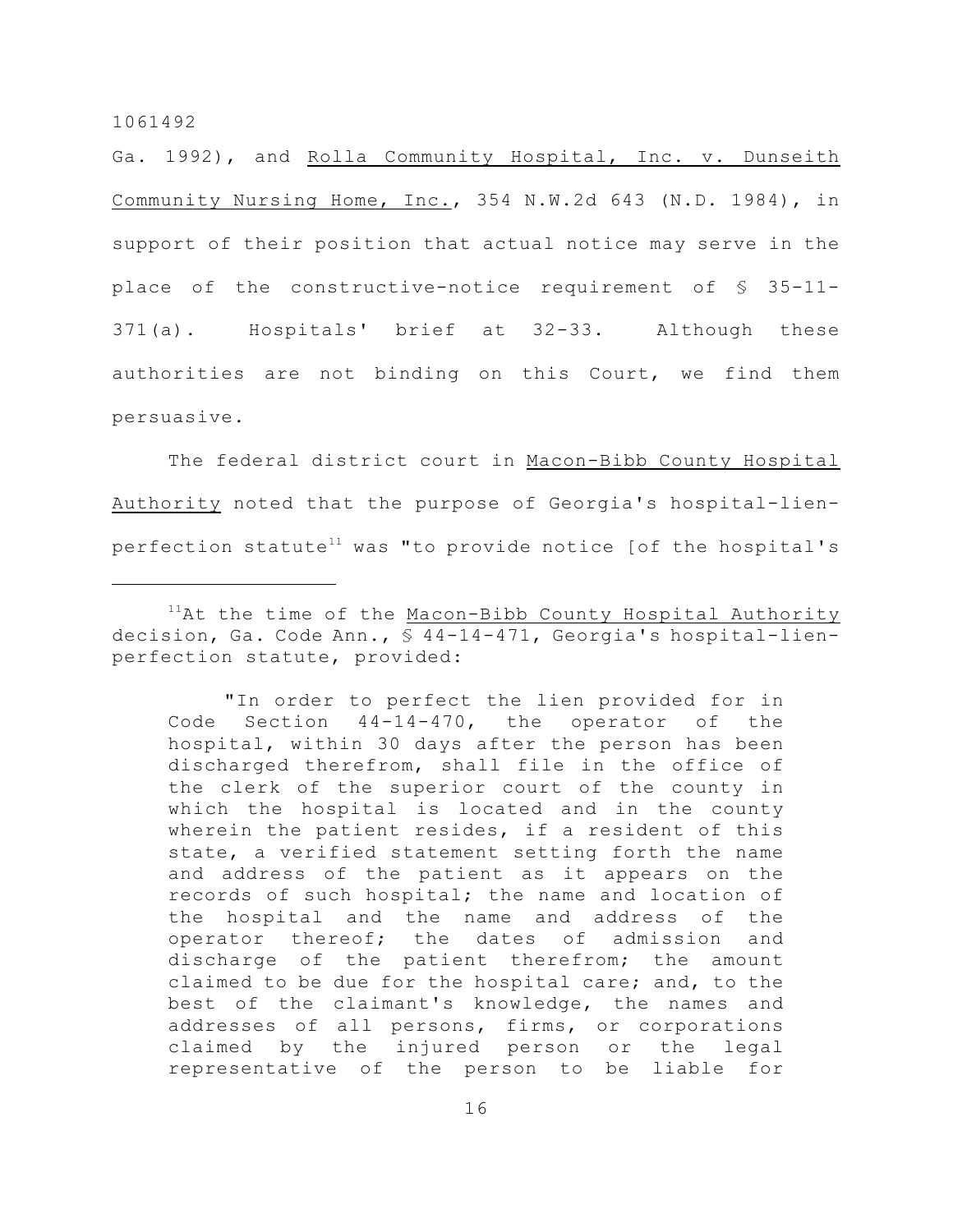lien] to all potentially liable parties." 793 F. Supp at 325. The court concluded that because the settling parties "had actual notice of the hospital lien on [the injured party's] causes of action against [the settling parties] several months before they agreed to settle [the] claims" the settling parties "cannot now rely upon a technical filing requirement to escape this liability." 793 F. Supp. at 325.<sup>12</sup>

damages arising from the injuries. Such claimant shall also, within one day after the filing of the claim or lien, mail a copy thereof to any person, firm, or corporation claimed to be liable for the damages, said copy to be mailed to the address given in the statement. The filing of the claim or lien shall be notice thereof to all persons, firms, or corporations liable for the damages, whether or not they are named in the claim or lien."

The statute, however, was amended in 2002; it now provides, in part:

"The failure to perfect such lien by timely complying with the notice and filing provisions ... shall invalidate such lien, except as to any person, firm, or corporation liable for the damages, which receives prior to the date of any release, covenant not to bring an action, or settlement, actual notice of a notice and filed statement made under subsection (a) of this Code section, via hand delivery, certified mail, return receipt requested, or statutory overnight delivery with confirmation of receipt."

 $12$ The Georgia Court of Civil Appeals adopted the federal court's decision in Thomas v. McClure, 236 Ga. App. 622, 513 S.E.2d 43 (1999).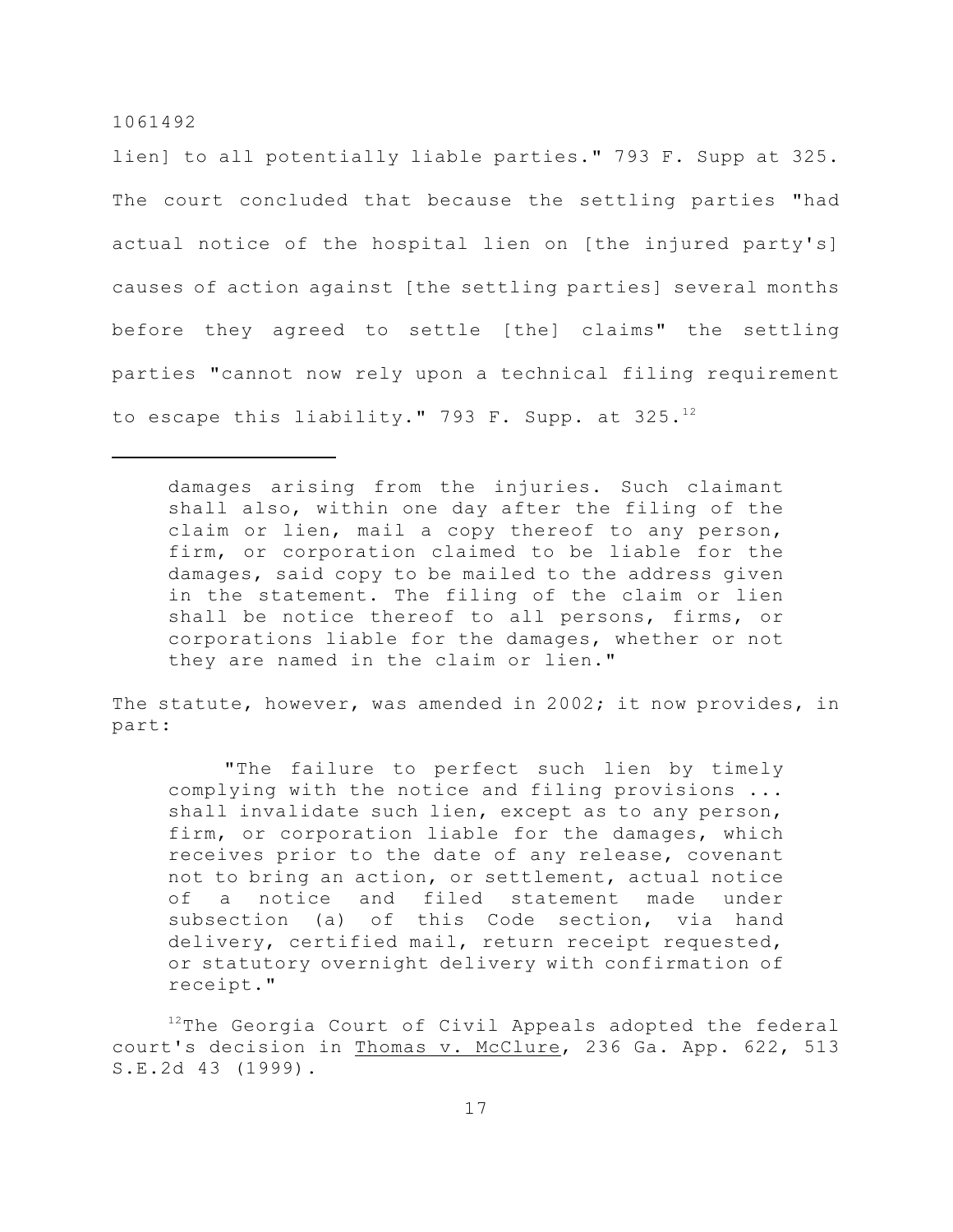Similarly, the Supreme Court of North Dakota concluded in Rolla Community Hospital that "if the enforcement of the [hospital] lien depends upon constructive notice[,] the timely filing requirements ... must first be met; but, if actual knowledge existed or actual notice was given[,] the need for constructive notice is eliminated." 354 N.W. 2d at 650-51. In its decision, the Supreme Court of North Dakota noted: "'The object of the recording (filing) statutes is the constructive notice which is given to all the world as to the rights of the parties thereto. Actual notice to third parties, where it can be shown, is as effective as recordation.'" 354 N.W.2d at 650 (quoting Bank of Ringgold v. West Publ'g Co., 61 Ga. App. 426, 6 S.E.2d 598, 599 (1939)).

The Gann parties argue that this Court should narrowly construe § 35-11-371(a), Ala. Code 1975, but they do not address this Court's recognition that § 35-11-371(a) is to be broadly construed. See Guin, supra. The Gann parties instead direct our attention to three decisions in which courts have narrowly construed hospital-lien-perfection statutes: Duke University Medical Center v. Hardy, 89 N.C. App. 719, 367 S.E.2d 6 (1988), In re Harris, 50 B.R. 157 (Bankr. E.D. Wis. 1985), and Melichar v. Michelson, 281 N.Y. 671, 22 N.E.2d 868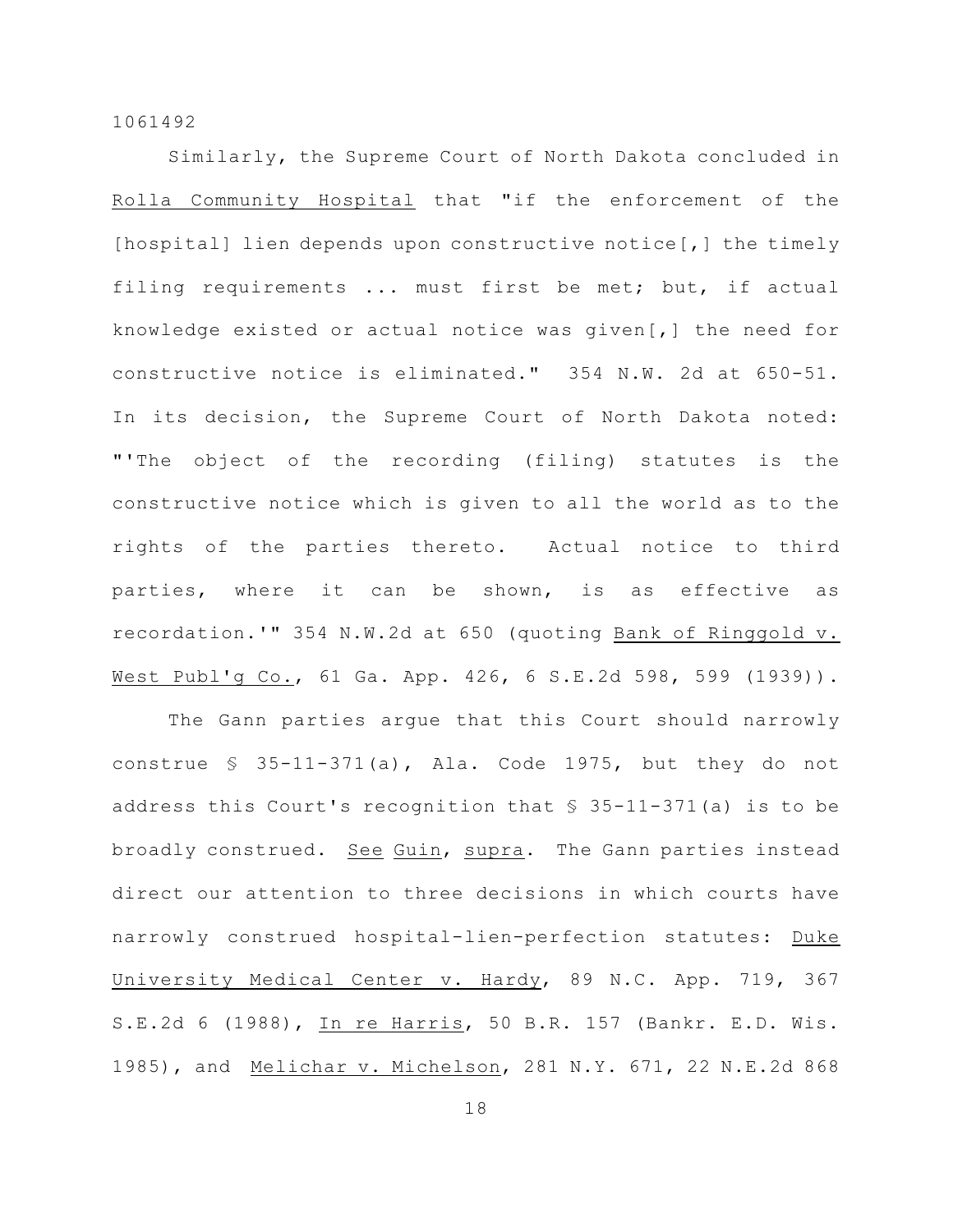$(1939)$ .<sup>13</sup> The first two decisions are inapposite because they address the validity of the lien itself, rather than the perfection of an otherwise valid lien. See Duke University Med. Ctr., 89 N.C. App. at 720, 367 S.E.2d at 7 ("Since the action for the child's damages was instituted in the Edgecombe County Superior Court and plaintiffs did not file a claim for their lien with the Clerk of that court within the time designated by the statute, they are not entitled to a lien under its provisions, as the trial court correctly ruled."); In re Harris, 50 B.R. at 161 ("Consequently, because Family Hospital failed to present evidence that it complied with the requirements of WIS. STAT. § 779.80 for obtaining a hospital lien, the court finds that Family Hospital does not have a valid hospital lien.").

In Melichar, the third case cited by the Gann parties, a New York intermediate appellate court affirmed the decision of

 $13$ The Gann parties also cite West Nebraska General Hospital v. Farmers Insurance Exchange, 239 Neb. 281, 475 N.W. 2d 901 (1991); however, the Supreme Court of Nebraska, instead of requiring strict compliance, held "that at least substantial compliance with the notice requirements [of Nebraska's hospital-lien-perfection statute] is necessary to perfect a hospital lien." 239 Neb. at 289, 475 N.W.2d at 908. Therefore, this case does not support the Gann parties' argument that the hospital-lien-perfection statute should be strictly construed in this case.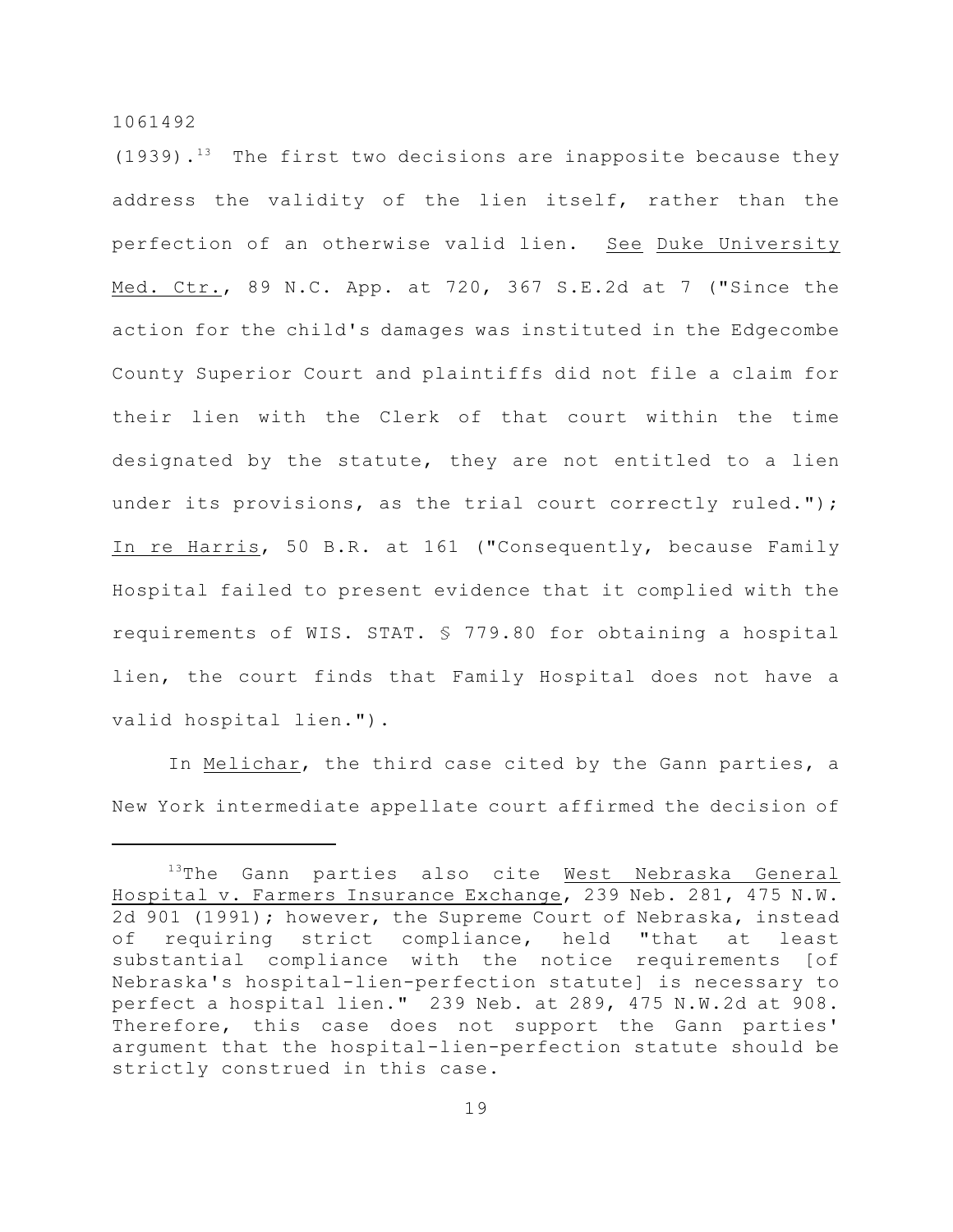the trial court without an opinion, 256 A.D. 962, 9 N.Y.S.2d 1016 (1939), and New York's highest appellate court dismissed a subsequent appeal of that decision. 281 N.Y. 665, 22 N.E.2d 488; see also 281 N.Y. 671, 22 N.E.2d 868.<sup>14</sup> The dissent to the decision of the intermediate appellate court suggests that the trial court entered a summary judgment against the hospital in that case because the hospital had failed to timely perfect its lien. 256 A.D. 962, 9 N.Y.S.2d 1016 (Dore, J., dissenting). Although the affirmance by the intermediate appellate court in Melichar may provide marginal support for the Gann parties' argument that there are states that have narrowly construed their hospital-lien-perfection statutes, the decision of the intermediate appellate court in Melichar is without an opinion and does not provide any reasoning for its decision; therefore, we do not find it persuasive.

We also note that this Court has held that actual notice can satisfy the requirement of constructive notice in the area of recordation of a conveyance. See Alexander v. Fountain, 195 Ala. 3, 5, 70 So. 669, 669-70 (1916) ("From the earliest

 $14$ The appeal to the Court of Appeals of New York, New York's highest appellate court, was dismissed as moot. 281 N.Y. at 665-66, 22 N.E.2d at 488.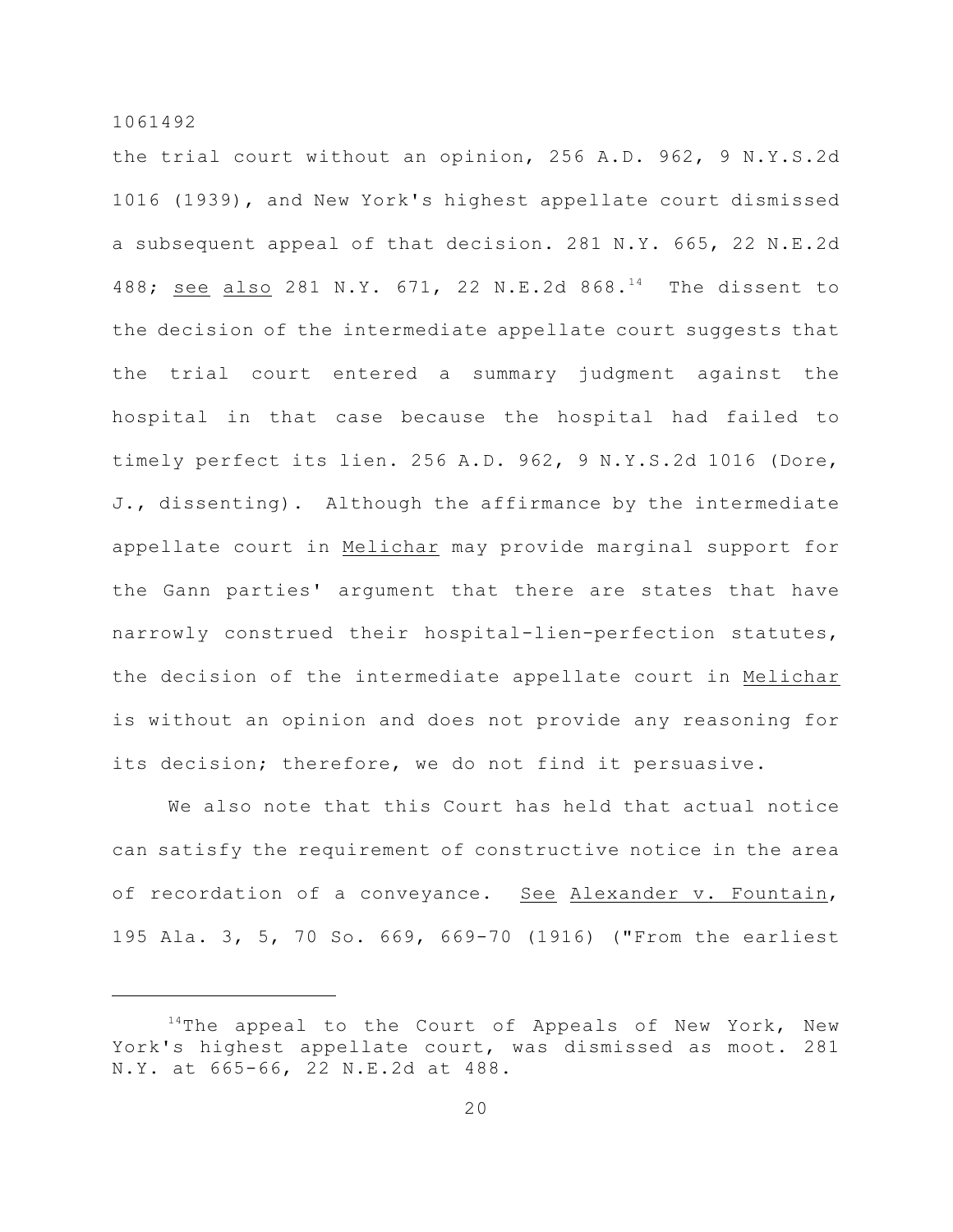decisions of this court construing unrecorded conveyances void as to 'purchasers without notice,' etc., it has been held that actual notice is equivalent to the constructive notice afforded by the registration of the conveyance. The whole object and design of the statute is said to be to give notice of the existence of the conveyance." (citing Ohio Life Ins. Co. v. Ledyard, 8 Ala. 871 (Ala. 1846); Gamble v. Black Warrior Coal Co., 172 Ala. 672, 55 So. 190 (1911))). Given the purpose of the hospital-lien statutes, this Court's precedent of broadly interpreting Alabama's hospital-lien statutes, and the decisions of other jurisdictions on this issue, we hold that where there is actual knowledge or where actual notice is given, constructive notice is not required.<sup>15</sup>

Here it is undisputed that at the time the Gann parties attended mediation and subsequently entered into the settlement, all parties were aware of the hospitals' liens. Because the Gann parties had actual knowledge of the hospitals' liens, the hospitals' failure to provide

 $15$ Not before us in this case is the question when there must have been actual knowledge of the existence of the hospital lien or when actual notice of such a lien must have been given.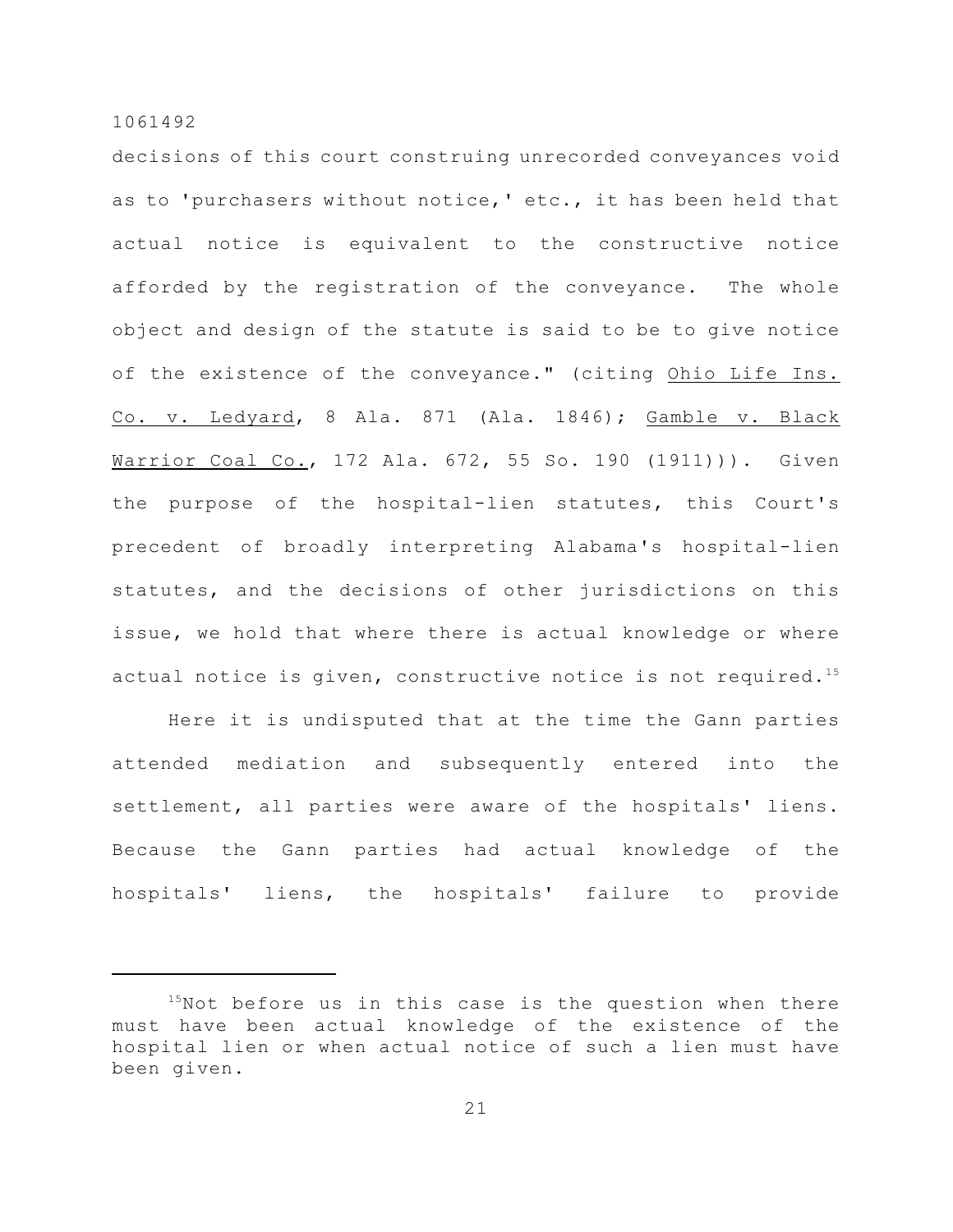constructive notice under 35-11-371(a), Ala. Code 1975, is immaterial to the validity and enforceability of the liens.

## III. Impairment of a Hospital Lien

Once a hospital has perfected its lien, the lien is protected from impairment. The pertinent portion of § 35-11- 372 provides:

"During the period of time allowed by section 35-11-371 for perfecting the lien provided for by this division [10 days] and also after the lien provided for by this division has been perfected, as provided in this division, by any lienholder entitled thereto, no release or satisfaction of any action, claim, counterclaim, demand, judgment, settlement or settlement agreement, or of any of them, shall be valid or effectual as against such lien unless such lienholder shall join therein or execute a release of such lien.

"Any acceptance of a release or satisfaction of any such action, claim, counterclaim, demand or judgment and any settlement of any of the foregoing in the absence of a release or satisfaction of the lien referred to in this division shall prima facie constitute an impairment of such lien, and the lienholder shall be entitled to a civil action for damages on account of such impairment, and in such action may recover from the one accepting such release or satisfaction or making such settlement the reasonable cost of such hospital care, treatment and maintenance."

Thus, under § 35-11-372, once a hospital has perfected its lien, no settlement is valid against that lien unless the hospital consents to the settlement. The statute further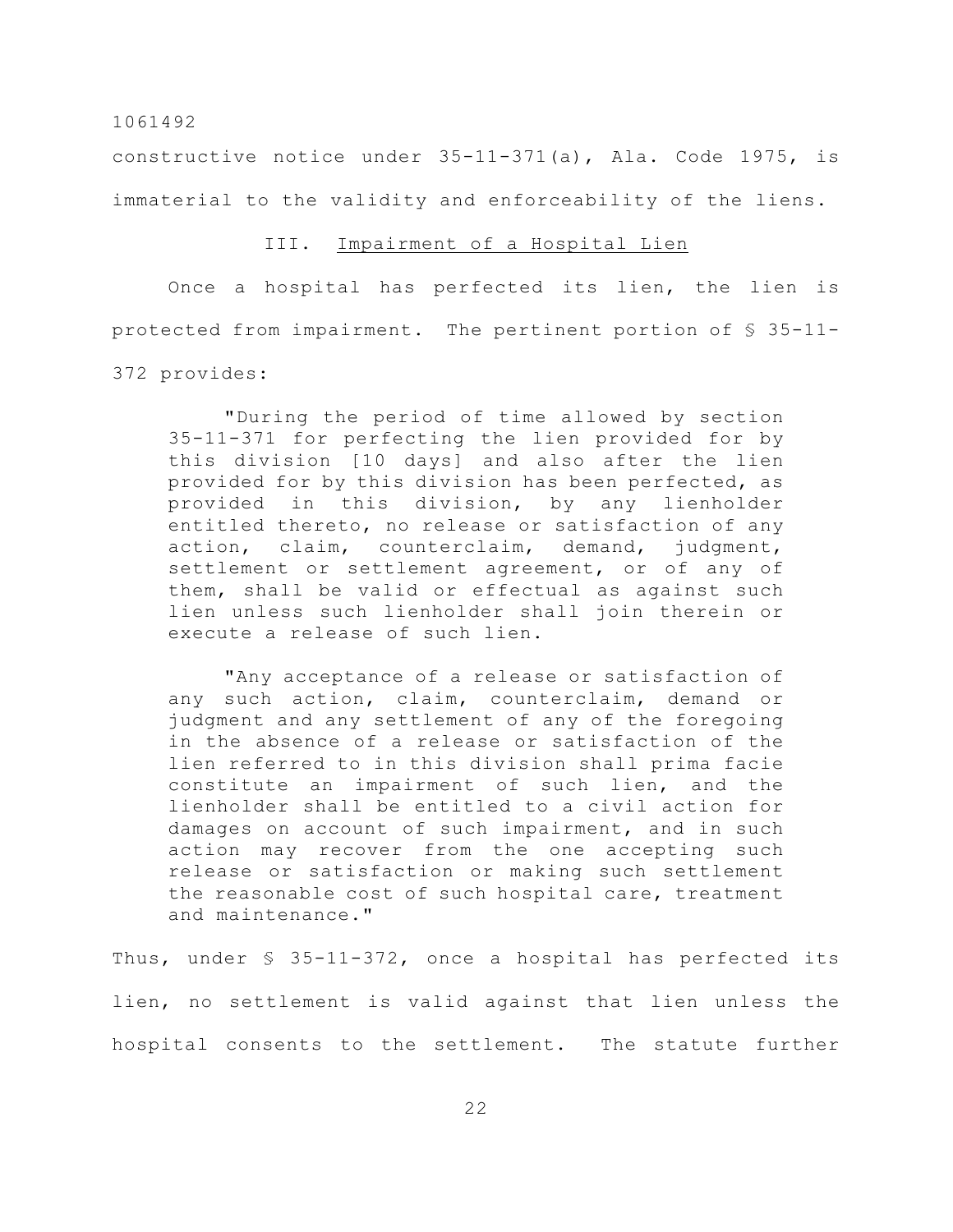provides the hospital with a cause of action if its lien is, in fact, impaired.

The Gann parties argue that even if the hospitals' liens were perfected, the entry of a summary judgment in their favor was nonetheless proper because, they argue, Gann is the "master of his lawsuit" and was therefore entitled to choose to dismiss his personal-injury claims and to pursue only his wrongful-death claim.<sup>16</sup> Under the facts of this case, we disagree.

Although this Court has determined that a hospital lien does not attach to the proceeds of a wrongful-death claim, Jones, supra, the hospitals' liens did, in fact, attach to the personal-injury claims. See § 35-11-370 ("Any ... hospital

 $16$ The Gann parties further argue that UAB Hospital waived its right to appeal because it failed to appeal the Etowah Circuit Court's decision to deny UAB Hospital's motion to intervene in the Etowah action. Gann parties' brief at 48. In support of this argument, the Gann parties cite Ex parte Smith, 683 So. 2d 431 (Ala. 1996). This Court in Ex parte Smith granted certiorari review to determine "[t]he preclusive effect of an administrative determination of a constitutional claim, when the aggrieved person [did] not seek judicial review of the administrative decision as authorized by law." 683 So. 2d 433. This Court in Ex parte Smith addressed the failure of a party to pursue its statutory right to appeal an administrative decision to the circuit court, not a party's failure to appeal an adverse ruling on a motion to intervene to an appellate court. We thus find Ex parte Smith inapposite and the Gann parties' argument unpersuasive.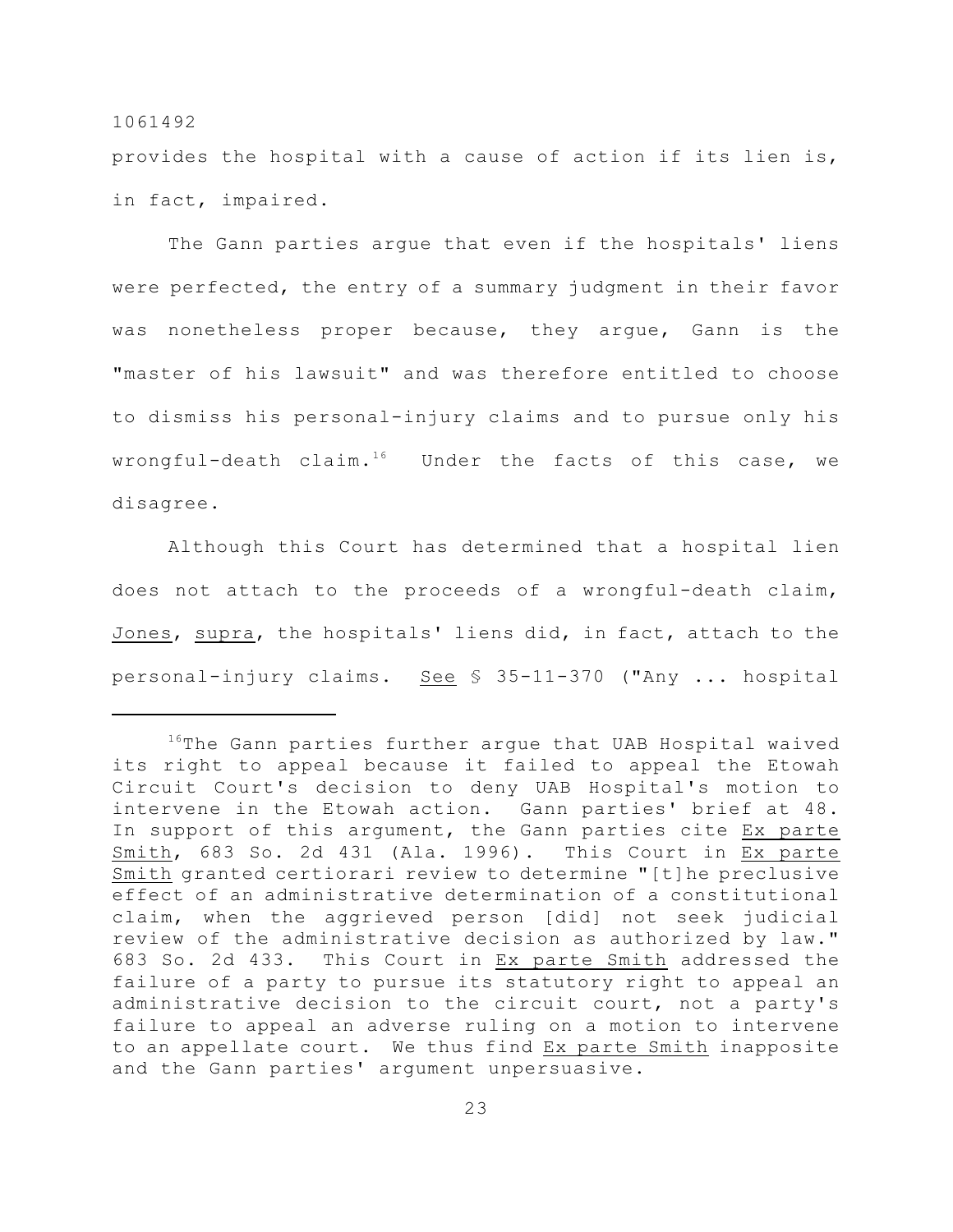authority or corporation operating a hospital in this state shall have a lien for all reasonable charges for hospital care ... of an injured person ... upon any and all actions [and] claims ... accruing to the person to whom such care ... was furnished, or accruing to the legal representatives of such person."). The hospitals' liens were perfected by actual knowledge; therefore, "no release or satisfaction of any action, claim, counterclaim, demand, judgment, settlement or settlement agreement, or any of them, [is] valid or effectual as against [the hospitals' liens]" unless the hospitals joined the settlement or executed a release of the liens. § 35-11- 372, Ala. Code 1975. The Gann parties settled not only the wrongful-death claim, but also the personal-injury claims. Pursuant to the settlement, Gann dismissed the personal-injury claims and released the Etowah defendants "from any and all present and future claims, demands, actions, causes of action, suits, damages, loss and expenses, of whatever kind or nature, for or on account of anything relating in any manner whatsoever" to the May 22, 2004, accident. The settlement is broad enough to encompass the personal-injury claims, and the fact that it was made "in the absence of a release or satisfaction of [a hospital] lien" constitutes a prima facie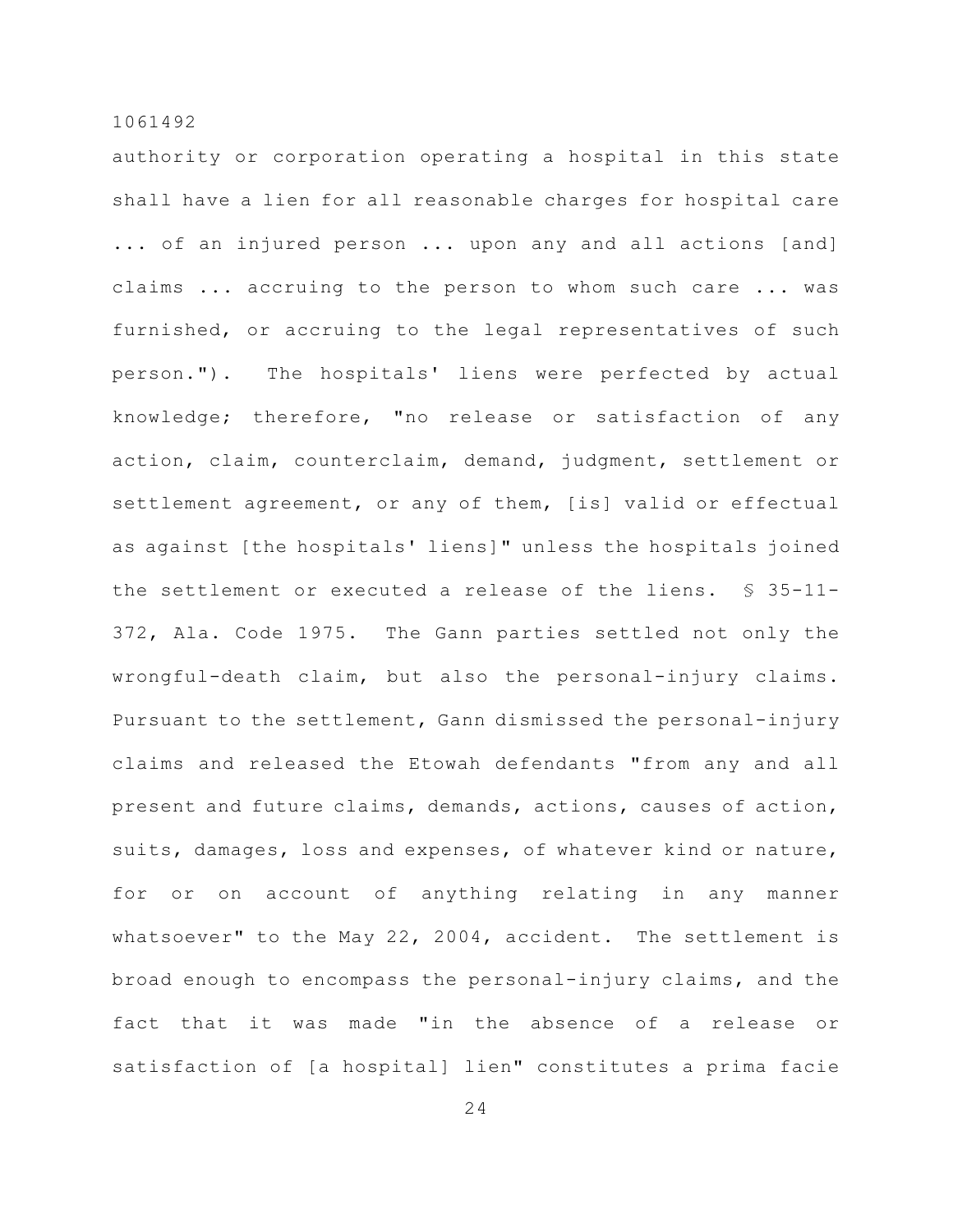case of impairment of the hospitals' liens; thus, the hospitals are entitled to institute a civil action for damages on account of such impairment. Ex parte Infinity Southern Ins. Co., 737 So. 2d at 464; § 35-11-372, Ala. Code 1975. 17

The hospitals' civil action must "be commenced against the person liable for such damages within one year after the date such liability shall be finally determined by a settlement[,] release[,] covenant not to sue[,] or by the judgment of a court of competent jurisdiction."<sup>18</sup>  $\frac{18}{18}$  \$ 35-11-372, Ala. Code 1975. The settlement was signed on January 16,

<sup>18</sup>The final sentence of  $\S$  35-11-372 provides:

"Such action shall be commenced against the person liable for such damages within one year after the date such liability shall be finally determined by a settlement release covenant not to sue or by the judgment of a court of competent jurisdiction."

The original text of the act does not include commas between the words "settlement release covenant not to sue" in its final sentence. However, for clarity, we have bracketed in the commas where it appears that commas should be located.

 $17$ The hospitals, however, are entitled only to compensation paid in settlement of the personal-injury claims and not to any of the compensation paid in settlement of the wrongful-death claim. The recitation that all the compensation was paid in settlement of the wrongful-death claim is belied by the provision of the settlement agreement that requires the dismissal of the personal-injury claims.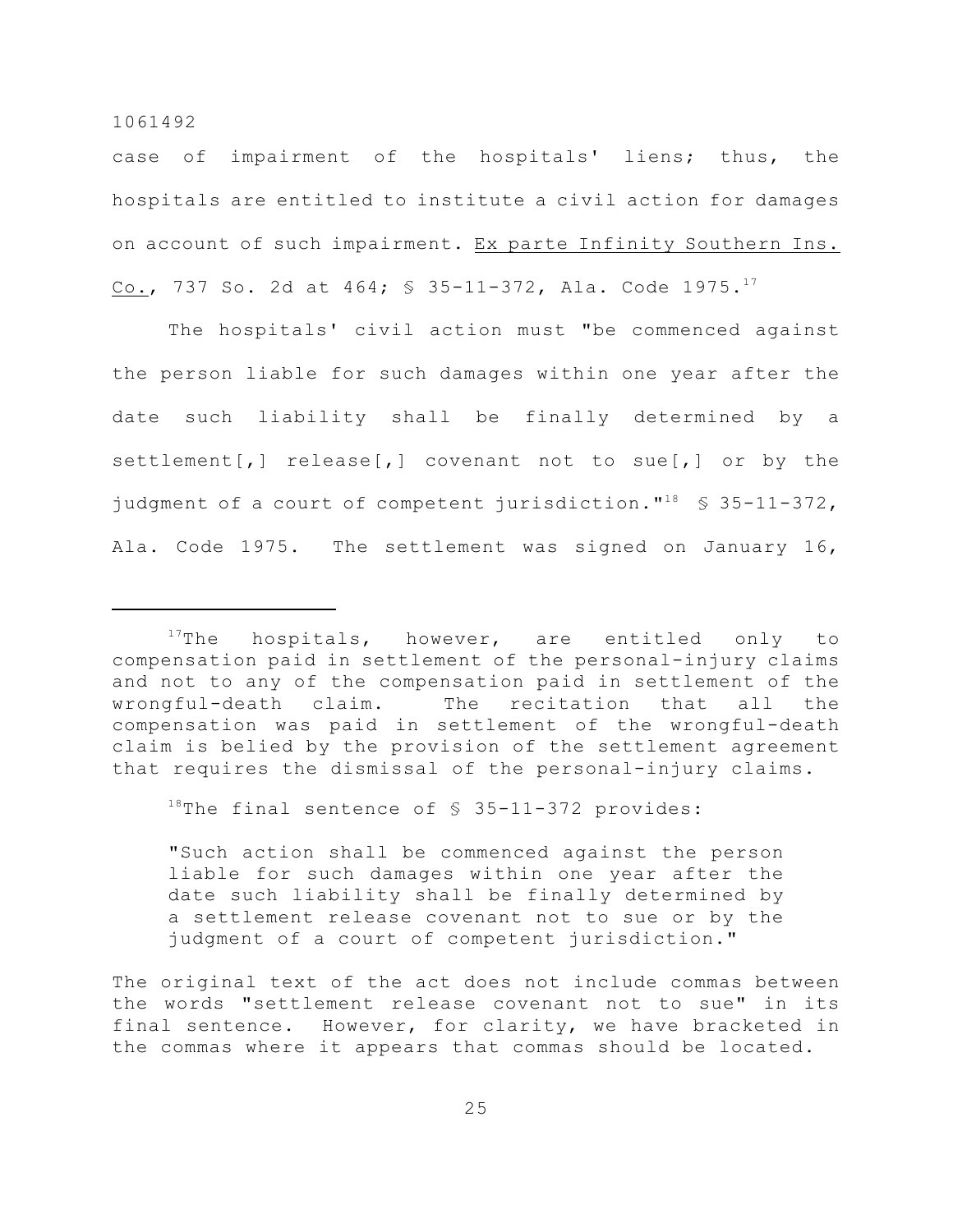2006, and the hospitals did not file their impairment claim against Cory Watson and Gann until January 17, 2007; therefore, the summary judgment in favor of these two defendants is due to be affirmed because the hospitals' impairment claim against them was not filed "within one year after the date such liability [was] finally determined by [the] settlement[,] release[,] covenant not to sue[,] or by judgment of a court ...." § 35-11-372, Ala. Code 1975.

## IV. The Doctrine of Res Judicata

Finally, the Gann parties argue that the summary judgment of the trial court in their favor is due to be upheld because, they argue, UAB Hospital's impairment claim is barred by the doctrine of res judicata. "Two causes of action are the same for res judicata purposes when the following four elements are satisfied: '(1) a prior judgment on the merits, (2) rendered by a court of competent jurisdiction, (3) with substantial identity of the parties, and (4) with the same cause of action presented in both actions.'" Chapman Nursing Home, Inc. v. McDonald, [Ms. 1060543, Nov. 16, 2007] \_\_\_ So. 2d \_\_\_, \_\_\_ (quoting Equity Res. Mgmt., Inc. v. Vinson, 723 So. 2d 634, 636 (Ala. 1998)).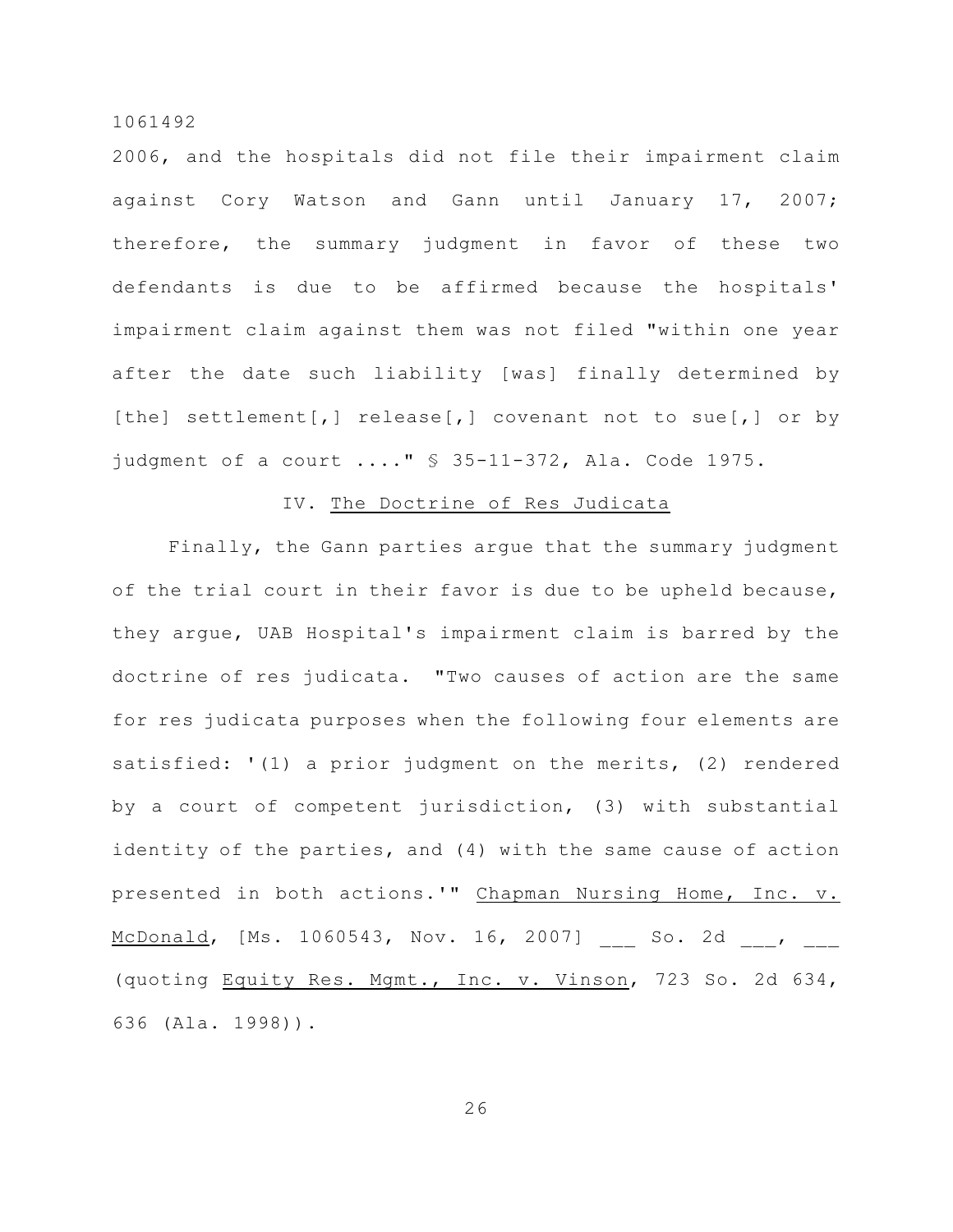In denying the Gann parties' summary-judgment motion on this ground, the trial court stated that "[i]n order for res judicata to be applicable, the prior judgment must have been on the merits of the litigation [and] [t]he denial of a motion to intervene, especially where it appears that the denial was based upon the timeliness of the motion, is not a decision on the merits of the underlying claim." We agree.

"'If the judgment is general, and not based on any technical defect or objection, and the parties had a full legal opportunity to be heard on their respective claims and contentions, it is on the merits, although there was no actual hearing or argument on the facts of the case.'" Mars Hill Baptist Church of Anniston, Alabama, Inc. v. Mars Hill Missionary Baptist Church, 761 So. 2d 975, 978 (Ala. 1999) (quoting 50 C.J.S. Judgment § 728 (1997)) (emphasis omitted). Although it may be true that the Etowah Circuit Court held a hearing on UAB Hospital's motion to intervene, it appears that that court did not address and dispose of the intervention motion on the merits of UAB Hospital's lien-impairment claim. Therefore, there was no prior adjudication on the merits, and we cannot affirm the judgment of the trial court on this basis.